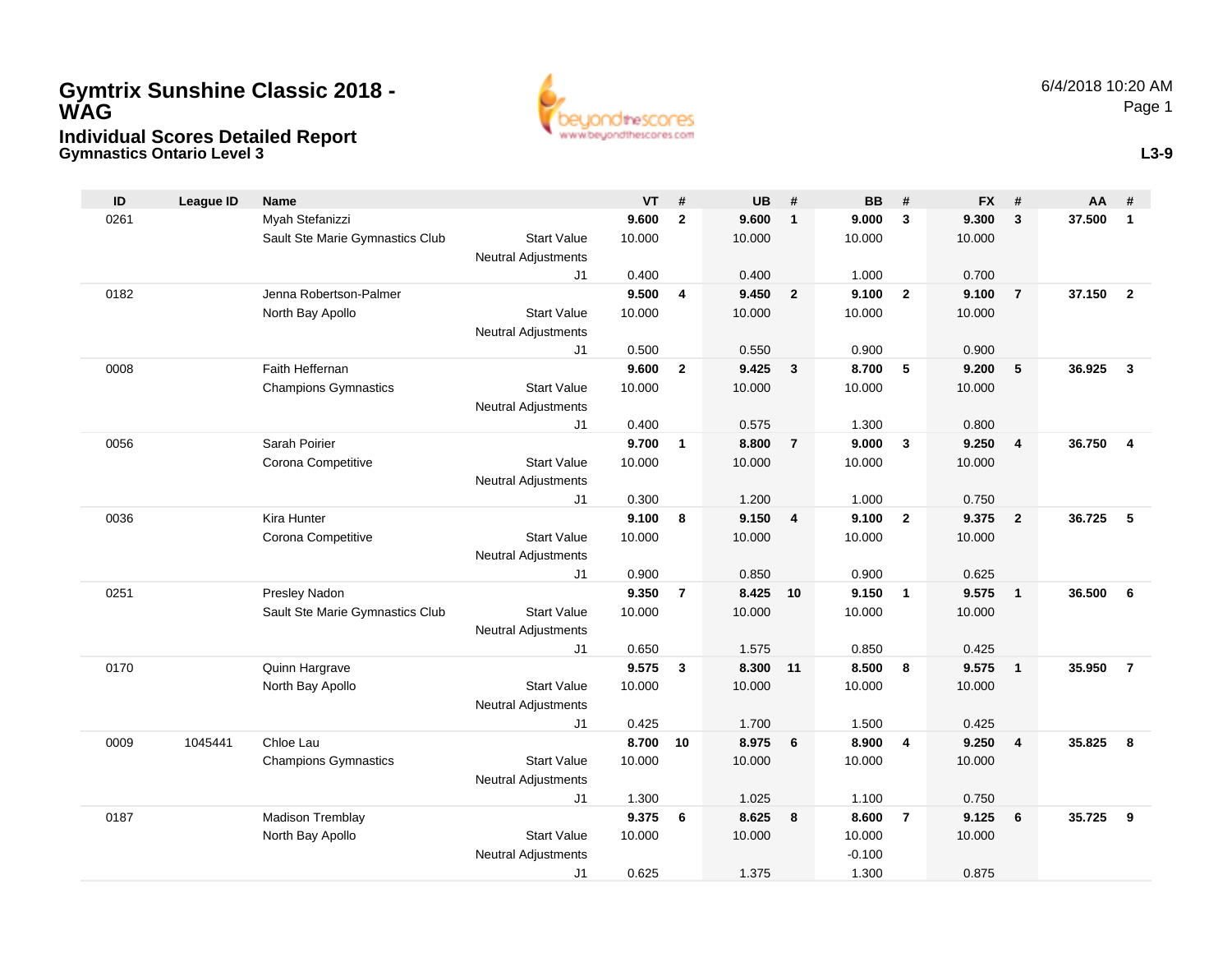| <b>WAG</b> | <b>Individual Scores Detailed Report</b> | <b>Gymtrix Sunshine Classic 2018 -</b> |                                                  |         |                |           |                |           |                |           |                | 6/4/2018 10:20 AM | Page 2         |
|------------|------------------------------------------|----------------------------------------|--------------------------------------------------|---------|----------------|-----------|----------------|-----------|----------------|-----------|----------------|-------------------|----------------|
| 0172       |                                          | Faith Johnson                          |                                                  | 9.400   | 5              | 9.000     | 5              | 7.800     | 9              | 9.300     | $\mathbf{3}$   | 35.500            | 10             |
|            |                                          | North Bay Apollo                       | <b>Start Value</b>                               | 10.000  |                | 10.000    |                | 10.000    |                | 10.000    |                |                   |                |
|            |                                          |                                        | <b>Neutral Adjustments</b>                       |         |                |           |                | $-0.100$  |                |           |                |                   |                |
|            |                                          |                                        | J1                                               | 0.600   |                | 1.000     |                | 2.100     |                | 0.700     |                |                   |                |
| 0077       |                                          | <b>Isabelle Daoust</b>                 |                                                  | 8.900   | 9              | 8.600     | 9              | 8.650     | 6              | 8.200     | 8              | 34.350            | 11             |
|            |                                          | <b>Extreme North Gymnastics</b>        | <b>Start Value</b>                               | 10.000  |                | 10.000    |                | 10.000    |                | 10.000    |                |                   |                |
|            |                                          |                                        | <b>Neutral Adjustments</b>                       |         |                |           |                |           |                |           |                |                   |                |
|            |                                          |                                        | J1                                               | 1.100   |                | 1.400     |                | 1.350     |                | 1.800     |                |                   |                |
|            | <b>Gymnastics Ontario Level 3</b>        |                                        |                                                  |         |                |           |                |           |                |           |                |                   | L3-12 A        |
| ID         | <b>League ID</b>                         | <b>Name</b>                            |                                                  | VT      | #              | <b>UB</b> | #              | <b>BB</b> | #              | <b>FX</b> | #              | AA                | #              |
| 0055       |                                          | <b>Emily Philpott</b>                  |                                                  | 9.600   | $\overline{2}$ | 9.450     | $\overline{2}$ | 9.425     | $\mathbf{1}$   | 9.500     | $\overline{2}$ | 37.975            | $\blacksquare$ |
|            |                                          | Corona Competitive                     | <b>Start Value</b>                               | 10.000  |                | 10.000    |                | 10.000    |                | 10.000    |                |                   |                |
|            |                                          |                                        | <b>Neutral Adjustments</b>                       |         |                |           |                |           |                |           |                |                   |                |
|            |                                          |                                        | J1                                               | 0.400   |                | 0.600     |                | 0.650     |                | 0.450     |                |                   |                |
|            |                                          |                                        | J2                                               | 0.400   |                | 0.500     |                | 0.500     |                | 0.550     |                |                   |                |
| 0173       |                                          | Ava Lachance                           |                                                  | 9.300   | 5              | 9.225     | 5              | 8.875     | $\mathbf{3}$   | 9.425     | $\mathbf{3}$   | 36.825            | $\overline{2}$ |
|            |                                          | North Bay Apollo                       | <b>Start Value</b>                               | 10.000  |                | 10.000    |                | 10.000    |                | 10.000    |                |                   |                |
|            |                                          |                                        | <b>Neutral Adjustments</b>                       |         |                |           |                |           |                |           |                |                   |                |
|            |                                          |                                        | J1                                               | 0.700   |                | 0.800     |                | 1.150     |                | 0.600     |                |                   |                |
|            |                                          |                                        | J <sub>2</sub>                                   | 0.700   |                | 0.750     |                | 1.100     |                | 0.550     |                |                   |                |
| 0123       |                                          | <b>Lily Subject</b>                    |                                                  | 9.625   | $\overline{1}$ | 9.650     | $\mathbf{1}$   | 8.775     | 5              | 8.750     | 9              | 36.800            | $\mathbf{3}$   |
|            |                                          | Hanover Aerials Gymnastics Club        | <b>Start Value</b><br><b>Neutral Adjustments</b> | 10.000  |                | 10.000    |                | 10.000    |                | 10.000    |                |                   |                |
|            |                                          |                                        | J1                                               | 0.400   |                | 0.350     |                | 1.350     |                | 1.250     |                |                   |                |
|            |                                          |                                        | J <sub>2</sub>                                   | 0.350   |                | 0.350     |                | 1.100     |                | 1.250     |                |                   |                |
| 0046       |                                          | Ava MacPhee                            |                                                  | 9.225   | $\overline{7}$ | 9.350     | $\mathbf{3}$   | 9.000     | $\overline{2}$ | 8.975     | $\overline{7}$ | 36.550            | 4              |
|            |                                          | Corona Competitive                     | <b>Start Value</b><br><b>Neutral Adjustments</b> | 10.000  |                | 10.000    |                | 10.000    |                | 10.000    |                |                   |                |
|            |                                          |                                        | J <sub>1</sub>                                   | 0.750   |                | 0.600     |                | 1.050     |                | 1.000     |                |                   |                |
|            |                                          |                                        | J2                                               | 0.800   |                | 0.700     |                | 0.950     |                | 1.050     |                |                   |                |
|            | 0120                                     | Samantha Oestreicher                   |                                                  | 9.600 2 |                | 9.300 4   |                | 8.850     |                | 8.750     | 9              | 36.500 5          |                |
|            |                                          | Hanover Aerials Gymnastics Club        | <b>Start Value</b>                               | 10.000  |                | 10.000    |                | 10.000    |                | 10.000    |                |                   |                |
|            |                                          |                                        | <b>Neutral Adjustments</b>                       |         |                |           |                |           |                |           |                |                   |                |
|            |                                          |                                        | J1                                               | 0.400   |                | 0.700     |                | 1.000     |                | 1.300     |                |                   |                |
|            |                                          |                                        | $\sf J2$                                         | 0.400   |                | 0.700     |                | 1.300     |                | 1.200     |                |                   |                |
| 0166       |                                          | Josee Chaput                           |                                                  | 9.550 3 |                | 9.000     | 6              | 8.250 10  |                | 9.525     | $\overline{1}$ | 36.325 6          |                |
|            |                                          | North Bay Apollo                       | <b>Start Value</b>                               | 10.000  |                | 10.000    |                | 10.000    |                | 10.000    |                |                   |                |

# **Gymtrix Sunshine Classic 2018 -**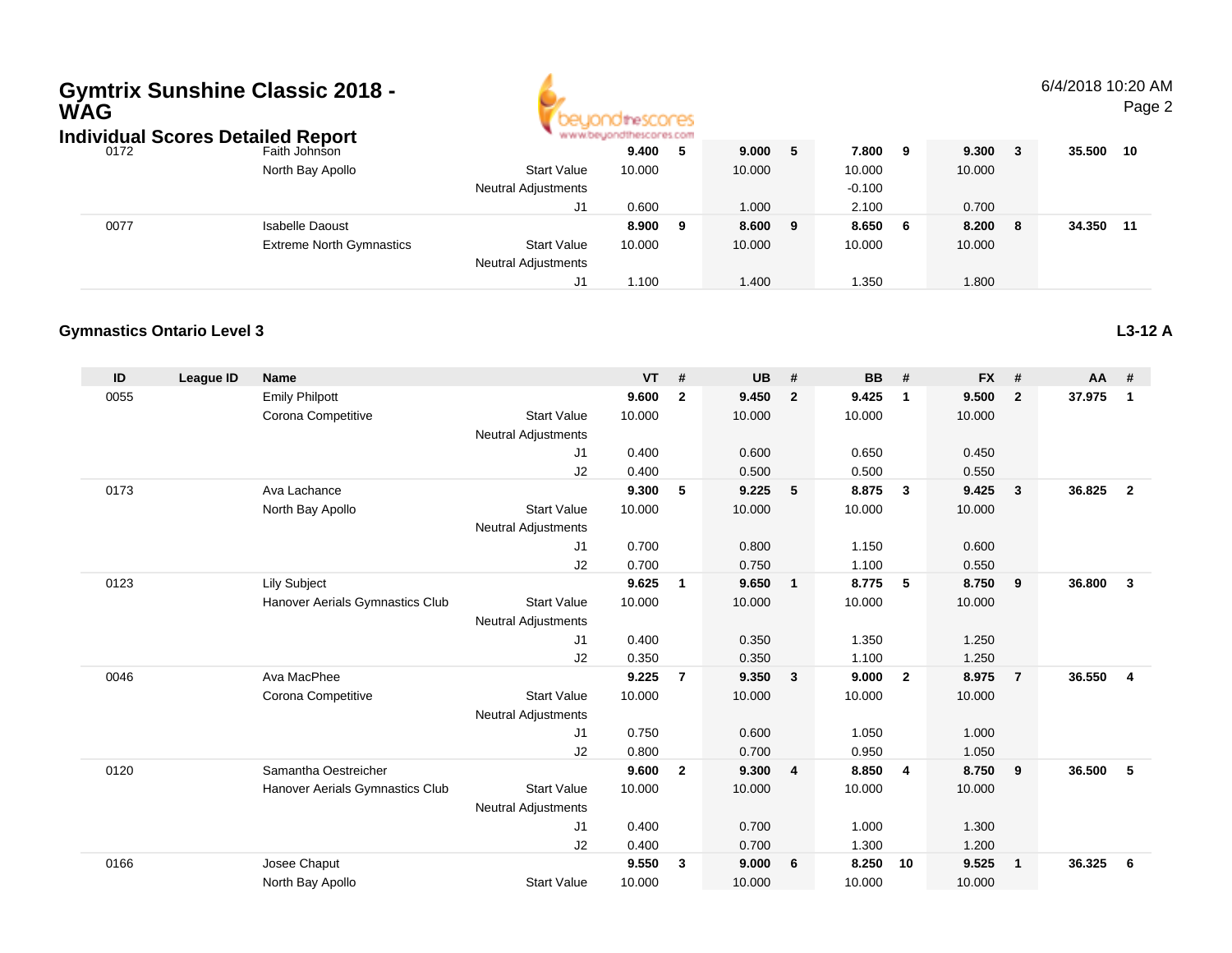

|      |                                 | Neutral Adjustments |        |   |        |                |        |                |        |                |        |    |
|------|---------------------------------|---------------------|--------|---|--------|----------------|--------|----------------|--------|----------------|--------|----|
|      |                                 | J1                  | 0.500  |   | 1.000  |                | 1.850  |                | 0.500  |                |        |    |
|      |                                 | J2                  | 0.400  |   | 1.000  |                | 1.650  |                | 0.450  |                |        |    |
| 0016 | Sophie Bouchard                 |                     | 9.500  | 4 | 9.225  | 5              | 8.300  | 9              | 9.100  | - 6            | 36.125 | -7 |
|      | Corona Competitive              | <b>Start Value</b>  | 10.000 |   | 10.000 |                | 10.000 |                | 10.000 |                |        |    |
|      |                                 | Neutral Adjustments |        |   |        |                |        |                |        |                |        |    |
|      |                                 | J1                  | 0.500  |   | 0.750  |                | 1.850  |                | 0.850  |                |        |    |
|      |                                 | J2                  | 0.500  |   | 0.800  |                | 1.550  |                | 0.950  |                |        |    |
| 0131 | <b>Bethany Bruce</b>            |                     | 9.250  | 6 | 8.975  | $\overline{7}$ | 8.675  | 6              | 9.175  | $\overline{4}$ | 36.075 | 8  |
|      | Hanover Aerials Gymnastics Club | <b>Start Value</b>  | 10.000 |   | 10.000 |                | 10.000 |                | 10.000 |                |        |    |
|      |                                 | Neutral Adjustments |        |   |        |                |        |                |        |                |        |    |
|      |                                 | J1                  | 0.800  |   | 1.050  |                | 1.450  |                | 0.750  |                |        |    |
|      |                                 | J2                  | 0.700  |   | 1.000  |                | 1.200  |                | 0.900  |                |        |    |
| 0041 | <b>Brooke Krause</b>            |                     | 9.150  | 8 | 8.300  | 9              | 8.575  | 8              | 9.125  | - 5            | 35.150 | 9  |
|      | Corona Competitive              | <b>Start Value</b>  | 10.000 |   | 10.000 |                | 10.000 |                | 10.000 |                |        |    |
|      |                                 | Neutral Adjustments |        |   |        |                |        |                |        |                |        |    |
|      |                                 | J1                  | 0.900  |   | 1.800  |                | 1.350  |                | 0.850  |                |        |    |
|      |                                 | J2                  | 0.800  |   | 1.600  |                | 1.500  |                | 0.900  |                |        |    |
| 0072 | <b>Isabelle Boudreault</b>      |                     | 8.900  | 9 | 8.375  | 8              | 8.625  | $\overline{7}$ | 8.900  | - 8            | 34.800 | 10 |
|      | <b>Extreme North Gymnastics</b> | <b>Start Value</b>  | 10.000 |   | 10.000 |                | 10.000 |                | 10.000 |                |        |    |
|      |                                 | Neutral Adjustments |        |   |        |                |        |                |        |                |        |    |
|      |                                 | J1                  | 1.100  |   | 1.500  |                | 1.500  |                | 1.150  |                |        |    |
|      |                                 | J2                  | 1.100  |   | 1.750  |                | 1.250  |                | 1.050  |                |        |    |

#### **Gymnastics Ontario Level 3**

**ID League ID Name VT # UB # BB # FX # AA #** 0327 Kyra Faulkner **9.525 <sup>2</sup> 9.600 <sup>1</sup> 8.975 <sup>2</sup> 9.425 <sup>5</sup> 37.525 <sup>1</sup>** Swing Spring Flip Start Value 10.000 10.000 10.000 10.000 Neutral Adjustments J1 0.500 0.400 1.050 0.550 J2 0.450 0.400 1.000 0.600 0371 Clara LeMoine **9.325 <sup>6</sup> 9.450 <sup>2</sup> 9.000 <sup>1</sup> 9.450 <sup>4</sup> 37.225 <sup>2</sup>** Xperience Start Value 10.000 10.000 10.000 10.000 Neutral Adjustments J1 0.750 0.600 1.100 0.550 J2 0.600 0.500 0.900 0.550 0365 Jayden Colligan **9.650 <sup>1</sup> 9.250 <sup>5</sup> 8.425 <sup>5</sup> 9.550 <sup>2</sup> 36.875 <sup>3</sup>** XperienceStart Value 10.000 10.000 10.000 10.000

**L3-12 B**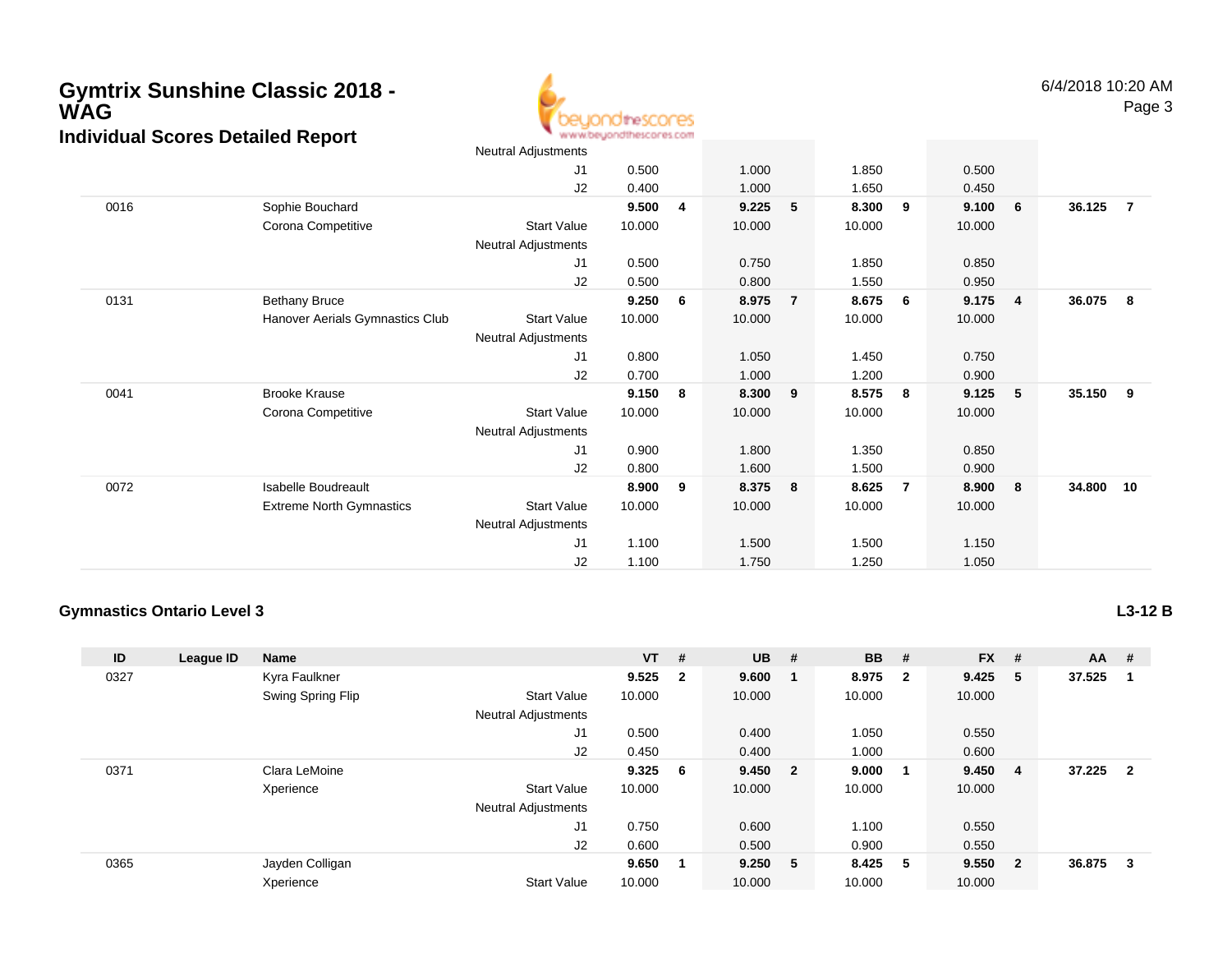

|      |                                       | Neutral Adjustments        |        |                |        |                |          |                         |        |                |        |                |
|------|---------------------------------------|----------------------------|--------|----------------|--------|----------------|----------|-------------------------|--------|----------------|--------|----------------|
|      |                                       | J1                         | 0.400  |                | 0.700  |                | 1.650    |                         | 0.400  |                |        |                |
|      |                                       | J2                         | 0.300  |                | 0.800  |                | 1.500    |                         | 0.500  |                |        |                |
| 0153 | Alexandra Zito                        |                            | 9.150  | $\overline{7}$ | 9.400  | $\mathbf{3}$   | 8.725    | $\overline{\mathbf{3}}$ | 9.300  | 6              | 36.575 | $\overline{4}$ |
|      | Jungle Gym Gymnastics                 | <b>Start Value</b>         | 10.000 |                | 10.000 |                | 10.000   |                         | 10.000 |                |        |                |
|      |                                       | Neutral Adjustments        |        |                |        |                |          |                         |        |                |        |                |
|      |                                       | J <sub>1</sub>             | 0.900  |                | 0.700  |                | 1.300    |                         | 0.700  |                |        |                |
|      |                                       | J2                         | 0.800  |                | 0.500  |                | 1.250    |                         | 0.700  |                |        |                |
| 0205 | Chloe McMurray                        |                            | 9.150  | $\overline{7}$ | 9.300  | 4              | 8.325    | 6                       | 9.525  | $\overline{3}$ | 36.300 | 5              |
|      | Parry Sound Saltos Gymnastics<br>Club | <b>Start Value</b>         | 10.000 |                | 10.000 |                | 10.000   |                         | 10.000 |                |        |                |
|      |                                       | Neutral Adjustments        |        |                |        |                | $-0.100$ |                         |        |                |        |                |
|      |                                       | J1                         | 0.800  |                | 0.800  |                | 1.700    |                         | 0.450  |                |        |                |
|      |                                       | J2                         | 0.900  |                | 0.600  |                | 1.450    |                         | 0.500  |                |        |                |
| 0343 | <b>Felicity Montminy</b>              |                            | 9.425  | 3              | 8.750  | 6              | 8.425    | -5                      | 8.950  | 8              | 35.550 | 6              |
|      | <b>Timiskaming Tumblers</b>           | <b>Start Value</b>         | 10.000 |                | 10.000 |                | 10.000   |                         | 10.000 |                |        |                |
|      |                                       | <b>Neutral Adjustments</b> |        |                |        |                |          |                         |        |                |        |                |
|      |                                       | J1                         | 0.600  |                | 1.200  |                | 1.700    |                         | 1.050  |                |        |                |
|      |                                       | J2                         | 0.550  |                | 1.300  |                | 1.450    |                         | 1.050  |                |        |                |
| 0204 | Jenna Harris                          |                            | 9.350  | 5              | 8.700  | $\overline{7}$ | 7.900    | $\overline{7}$          | 9.575  | $\overline{1}$ | 35.525 | $\overline{7}$ |
|      | Parry Sound Saltos Gymnastics<br>Club | <b>Start Value</b>         | 10.000 |                | 10.000 |                | 10.000   |                         | 10.000 |                |        |                |
|      |                                       | Neutral Adjustments        |        |                |        |                |          |                         |        |                |        |                |
|      |                                       | J1                         | 0.700  |                | 1.300  |                | 2.200    |                         | 0.450  |                |        |                |
|      |                                       | J2                         | 0.600  |                | 1.300  |                | 2.000    |                         | 0.400  |                |        |                |
| 0342 | Kenna Furino                          |                            | 9.375  | 4              | 7.700  | 8              | 8.675    | $\overline{4}$          | 9.100  | $\overline{7}$ | 34.850 | 8              |
|      | <b>Timiskaming Tumblers</b>           | <b>Start Value</b>         | 10.000 |                | 10.000 |                | 10.000   |                         | 10.000 |                |        |                |
|      |                                       | <b>Neutral Adjustments</b> |        |                |        |                |          |                         |        |                |        |                |
|      |                                       | J1                         | 0.600  |                | 2.200  |                | 1.450    |                         | 0.900  |                |        |                |
|      |                                       | J2                         | 0.650  |                | 2.400  |                | 1.200    |                         | 0.900  |                |        |                |
| 0323 | Amélie Thorton                        |                            | 9.350  | 5              | 7.500  | 9              | 7.125    | 8                       | 8.775  | 9              | 32.750 | 9              |
|      | Sudbury Salto Gymnastics Club         | <b>Start Value</b>         | 10.000 |                | 10.000 |                | 10.000   |                         | 10.000 |                |        |                |
|      |                                       | <b>Neutral Adjustments</b> |        |                |        |                |          |                         |        |                |        |                |
|      |                                       | J1                         | 0.600  |                | 2.400  |                | 3.000    |                         | 1.300  |                |        |                |
|      |                                       | J2                         | 0.700  |                | 2.600  |                | 2.750    |                         | 1.150  |                |        |                |

**Gymnastics Ontario Level 3**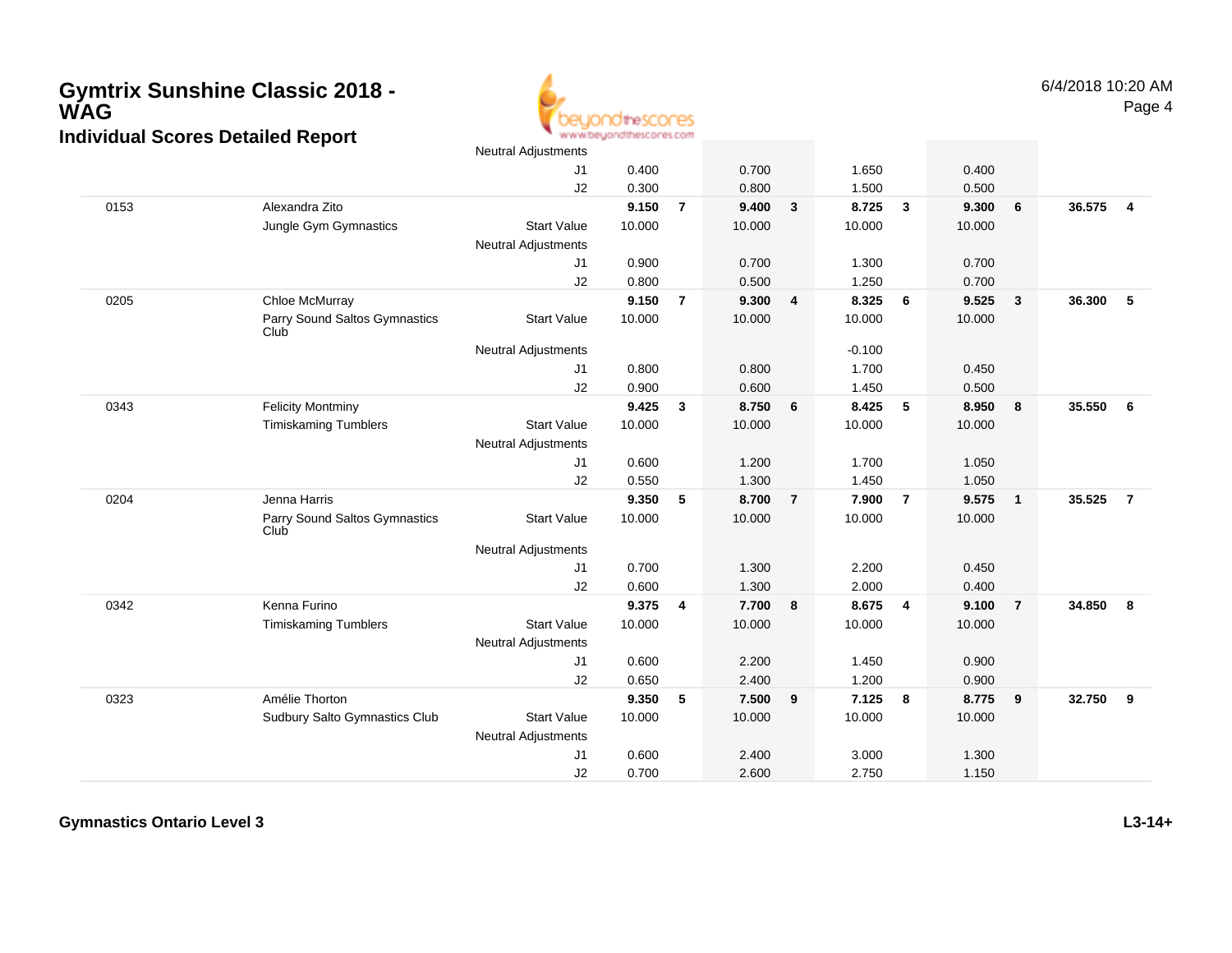### **Gymtrix Sunshine Classic 2018 -WAG**



#### **ID League ID Name VT # UB # BB # FX # AA # Individual Scores Detailed Report** 0126 Annelise Weber **9.400 <sup>2</sup> 9.350 <sup>1</sup> 9.375 <sup>4</sup> 9.825 <sup>1</sup> 37.950 <sup>1</sup>** Hanover Aerials Gymnastics Clubb Start Value 10.000 10.000 10.000 10.000 10.000 Neutral AdjustmentsJ1 0.600 0.600 0.550 0.200 J2 0.600 0.700 0.700 0.150 0026 Leah Desroches **9.250 <sup>3</sup> 9.300 <sup>2</sup> 9.675 <sup>1</sup> 9.400 <sup>3</sup> 37.625 <sup>2</sup>** Corona Competitive Start Value 10.000 10.000 10.000 10.000 Neutral AdjustmentsJ1 0.850 0.800 0.250 0.650 J2 0.650 0.600 0.400 0.550 0033 Zoe Hanlon **9.025 <sup>5</sup> 9.350 <sup>1</sup> 9.400 <sup>3</sup> 9.275 <sup>4</sup> 37.050 <sup>3</sup>** Corona Competitive Start Value 10.000 10.000 10.000 10.000 Neutral Adjustments J1 0.950 0.650 0.550 0.700 J2 1.000 0.650 0.650 0.750 0040 Kristen Kourtakos **9.250 <sup>3</sup> 8.800 <sup>4</sup> 9.475 <sup>2</sup> 9.450 <sup>2</sup> 36.975 <sup>4</sup>** Corona Competitive Start Value 10.000 10.000 10.000 10.000 Neutral Adjustments J1 0.800 1.100 0.400 0.550 J2 0.700 1.300 0.650 0.550 0068 Anabelle Woolverton **8.850 <sup>6</sup> 9.275 <sup>3</sup> 8.900 <sup>7</sup> 9.125 <sup>6</sup> 36.150 <sup>5</sup>** Corona Competitive Start Value 10.000 10.000 10.000 10.000 Neutral AdjustmentsJ1 1.100 0.850 1.000 0.850 J2 1.200 0.600 1.200 0.900 0125 Edie Walter **9.550 <sup>1</sup> 8.150 <sup>6</sup> 9.225 <sup>5</sup> 9.150 <sup>5</sup> 36.075 <sup>6</sup>** Hanover Aerials Gymnastics Clubb Start Value 10.000 10.000 10.000 10.000 10.000 Neutral Adjustments J1 0.400 1.800 0.700 0.900 J2 0.500 1.900 0.850 0.800 0206 Claire Thomson **9.250 <sup>3</sup> 8.625 <sup>5</sup> 8.925 <sup>6</sup> 9.050 <sup>7</sup> 35.850 <sup>7</sup>** Parry Sound Saltos GymnasticsClubStart Valuee 10.000 10.000 10.000 10.000 Neutral Adjustments $\sim$  -0.100 0.900 J1 0.750 1.450 0.900 1.000 J22 0.750 1.300 1.050 0.900 0042 Lilah Krause **9.150 <sup>4</sup> 7.900 <sup>7</sup> 8.700 <sup>8</sup> 8.850 <sup>8</sup> 34.600 <sup>8</sup>** Corona Competitive Start Value 10.000 10.000 10.000 10.000 Neutral Adjustments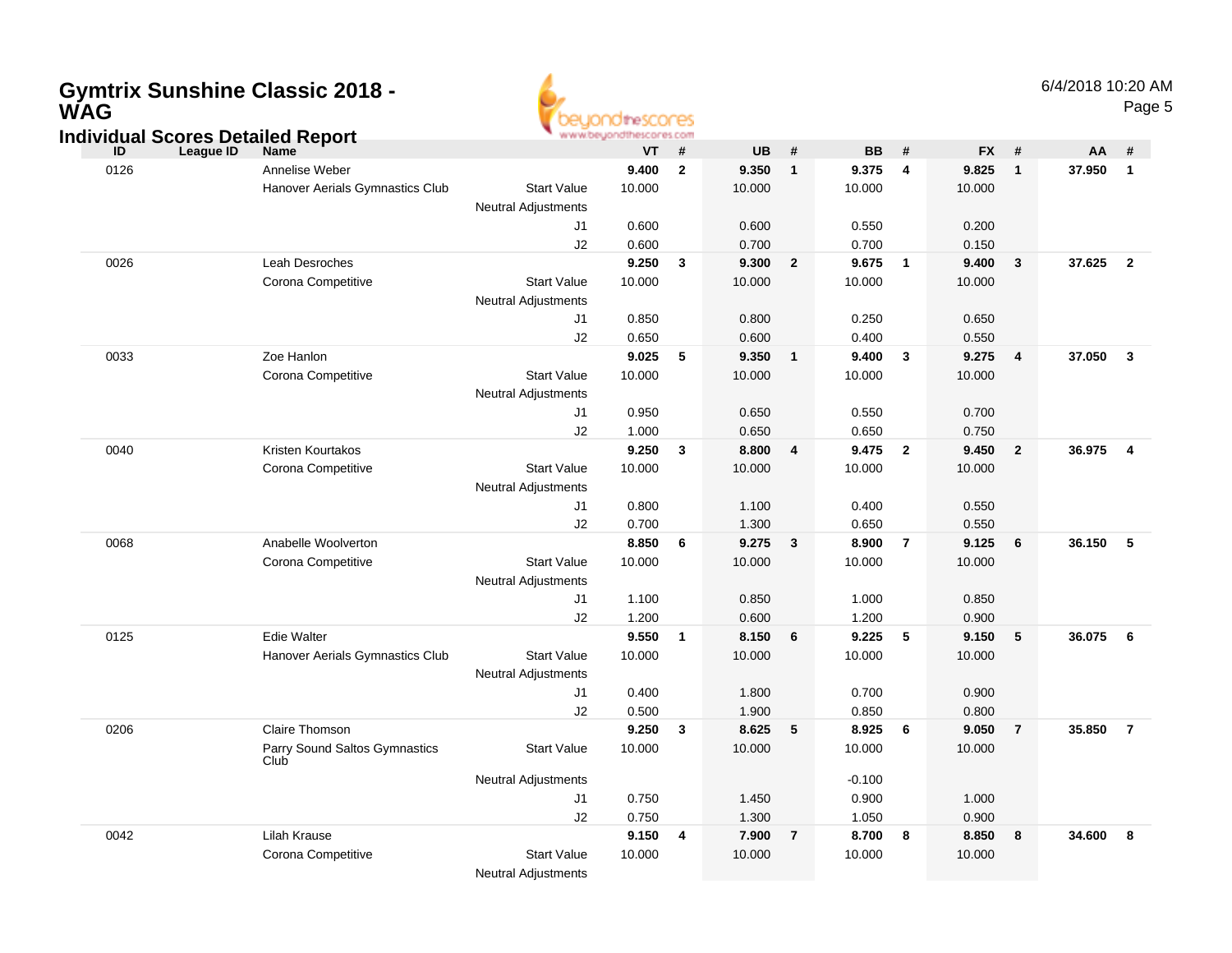

6/4/2018 10:20 AMPage 6

#### **Gymnastics Ontario Level 3**

| ID   | <b>League ID</b> | <b>Name</b>                     |                            | <b>VT</b> | #              | <b>UB</b> | #                       | <b>BB</b> | #              | <b>FX</b> | #              | AA     | #              |
|------|------------------|---------------------------------|----------------------------|-----------|----------------|-----------|-------------------------|-----------|----------------|-----------|----------------|--------|----------------|
| 0057 |                  | Sara Prabaharan                 |                            | 9.400     | 3              | 9.350     | $\overline{1}$          | 9.275     | $\overline{2}$ | 9.550     | $\mathbf{1}$   | 37.575 | $\mathbf{1}$   |
|      |                  | Corona Competitive              | <b>Start Value</b>         | 10.000    |                | 10.000    |                         | 10.000    |                | 10.000    |                |        |                |
|      |                  |                                 | <b>Neutral Adjustments</b> |           |                |           |                         |           |                |           |                |        |                |
|      |                  |                                 | J <sub>1</sub>             | 0.600     |                | 0.700     |                         | 0.750     |                | 0.450     |                |        |                |
|      |                  |                                 | J2                         | 0.600     |                | 0.600     |                         | 0.700     |                | 0.450     |                |        |                |
| 0065 |                  | Èmilie Venne                    |                            | 9.475     | $\mathbf{1}$   | 9.150     | $-5$                    | 9.175     | $\overline{4}$ | 9.475     | $\overline{2}$ | 37.275 | $\overline{2}$ |
|      |                  | Corona Competitive              | <b>Start Value</b>         | 10.000    |                | 10.000    |                         | 10.000    |                | 10.000    |                |        |                |
|      |                  |                                 | <b>Neutral Adjustments</b> |           |                |           |                         |           |                |           |                |        |                |
|      |                  |                                 | J1                         | 0.500     |                | 1.000     |                         | 0.900     |                | 0.500     |                |        |                |
|      |                  |                                 | J2                         | 0.550     |                | 0.700     |                         | 0.750     |                | 0.550     |                |        |                |
| 0075 |                  | Kaylee Cote                     |                            | 9.150     | 8              | 9.200     | $\overline{4}$          | 9.425     | $\overline{1}$ | 9.375     | 5              | 37.150 | $\mathbf{3}$   |
|      |                  | <b>Extreme North Gymnastics</b> | <b>Start Value</b>         | 10.000    |                | 10.000    |                         | 10.000    |                | 10.000    |                |        |                |
|      |                  |                                 | <b>Neutral Adjustments</b> |           |                |           |                         |           |                |           |                |        |                |
|      |                  |                                 | J <sub>1</sub>             | 0.800     |                | 0.850     |                         | 0.500     |                | 0.650     |                |        |                |
|      |                  |                                 | J2                         | 0.900     |                | 0.750     |                         | 0.650     |                | 0.600     |                |        |                |
| 0011 |                  | Jacqueline Aubin                |                            | 9.300     | 4              | 9.250     | $\overline{\mathbf{2}}$ | 9.250     | $\mathbf{3}$   | 9.325     | 6              | 37.125 | $\overline{4}$ |
|      |                  | Corona Competitive              | <b>Start Value</b>         | 10.000    |                | 10.000    |                         | 10.000    |                | 10.000    |                |        |                |
|      |                  |                                 | <b>Neutral Adjustments</b> |           |                |           |                         |           |                |           |                |        |                |
|      |                  |                                 | J1                         | 0.600     |                | 0.650     |                         | 0.650     |                | 0.650     |                |        |                |
|      |                  |                                 | J2                         | 0.800     |                | 0.850     |                         | 0.850     |                | 0.700     |                |        |                |
| 0169 |                  | Mikayla Fraser                  |                            | 9.250     | 6              | 9.200     | $\overline{4}$          | 9.025     | - 6            | 9.400     | $\overline{4}$ | 36.875 | 5              |
|      |                  | North Bay Apollo                | <b>Start Value</b>         | 10.000    |                | 10.000    |                         | 10.000    |                | 10.000    |                |        |                |
|      |                  |                                 | <b>Neutral Adjustments</b> |           |                |           |                         |           |                |           |                |        |                |
|      |                  |                                 | J1                         | 0.800     |                | 0.700     |                         | 1.050     |                | 0.650     |                |        |                |
|      |                  |                                 | J2                         | 0.700     |                | 0.900     |                         | 0.900     |                | 0.550     |                |        |                |
| 0167 |                  | Lauryn Dupuis                   |                            | 9.425     | $\overline{2}$ | 9.025     | $\overline{7}$          | 8.850     | 8              | 9.425     | 3              | 36.725 | 6              |
|      |                  | North Bay Apollo                | <b>Start Value</b>         | 10.000    |                | 10.000    |                         | 10.000    |                | 10.000    |                |        |                |
|      |                  |                                 | <b>Neutral Adjustments</b> |           |                |           |                         |           |                |           |                |        |                |
|      |                  |                                 | J1                         | 0.500     |                | 1.050     |                         | 1.050     |                | 0.550     |                |        |                |
|      |                  |                                 | J2                         | 0.650     |                | 0.900     |                         | 1.250     |                | 0.600     |                |        |                |
| 0112 |                  | Kiera DiLoreto                  |                            | 9.275     | 5              | 9.225     | $\overline{\mathbf{3}}$ | 8.550     | 12             | 9.325     | 6              | 36.375 | $\overline{7}$ |
|      |                  | Hanover Aerials Gymnastics Club | <b>Start Value</b>         | 10.000    |                | 10.000    |                         | 10.000    |                | 10.000    |                |        |                |
|      |                  |                                 | <b>Neutral Adjustments</b> |           |                |           |                         |           |                |           |                |        |                |

**L3-11 A**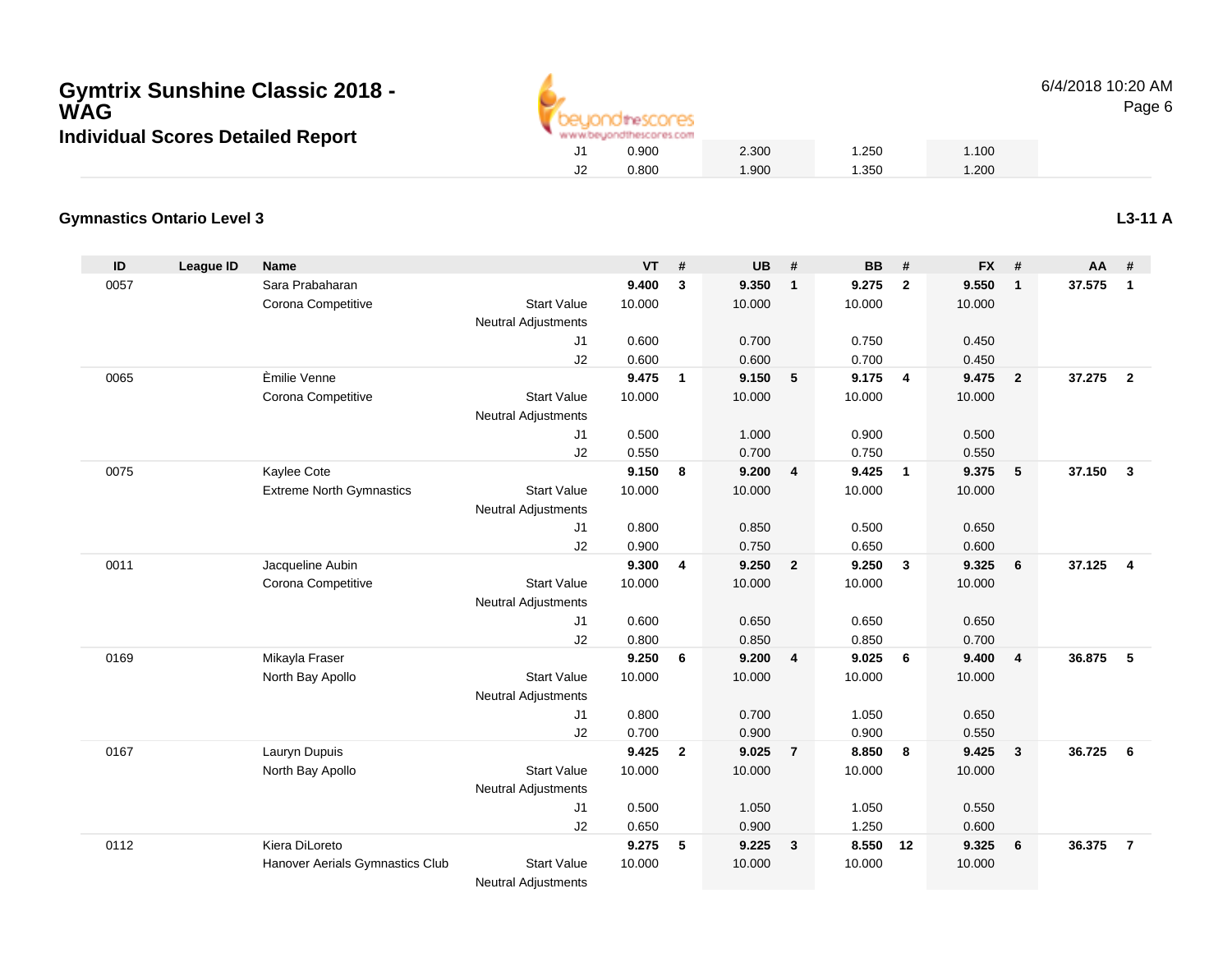

|      |                                 | J1                         | 0.700  |                | 0.800  |    | 1.400    |                | 0.700    |                         |           |    |
|------|---------------------------------|----------------------------|--------|----------------|--------|----|----------|----------------|----------|-------------------------|-----------|----|
|      |                                 | J2                         | 0.750  |                | 0.750  |    | 1.500    |                | 0.650    |                         |           |    |
| 0027 | Camila Diaz                     |                            | 9.000  | 10             | 8.950  | 8  | 9.075    | 5              | 8.850    | 10                      | 35.875    | 8  |
|      | Corona Competitive              | <b>Start Value</b>         | 10.000 |                | 10.000 |    | 10.000   |                | 10.000   |                         |           |    |
|      |                                 | Neutral Adjustments        |        |                |        |    |          |                |          |                         |           |    |
|      |                                 | J1                         | 1.100  |                | 1.200  |    | 1.000    |                | 1.250    |                         |           |    |
|      |                                 | J2                         | 0.900  |                | 0.900  |    | 0.850    |                | 1.050    |                         |           |    |
| 0223 | Elle Finucan-Elvestad           |                            | 8.900  | 11             | 8.950  | 8  | 8.775 10 |                | 8.975    | $\overline{\mathbf{9}}$ | 35.600    | 9  |
|      | Rock & Gold Gymnastics Inc      | <b>Start Value</b>         | 10.000 |                | 10.000 |    | 10.000   |                | 10.000   |                         |           |    |
|      |                                 | <b>Neutral Adjustments</b> |        |                |        |    |          |                |          |                         |           |    |
|      |                                 | J <sub>1</sub>             | 1.200  |                | 0.900  |    | 1.150    |                | 1.000    |                         |           |    |
|      |                                 | J2                         | 1.000  |                | 1.200  |    | 1.300    |                | 1.050    |                         |           |    |
| 0035 | Bryanna Hubka                   |                            | 9.225  | $\overline{7}$ | 9.050  | 6  | 8.600 11 |                | 8.450    | 12                      | 35.325    | 10 |
|      | Corona Competitive              | <b>Start Value</b>         | 10.000 |                | 10.000 |    | 10.000   |                | 10.000   |                         |           |    |
|      |                                 | <b>Neutral Adjustments</b> |        |                |        |    |          |                |          |                         |           |    |
|      |                                 | J1                         | 0.750  |                | 1.000  |    | 1.450    |                | 1.650    |                         |           |    |
|      |                                 | J2                         | 0.800  |                | 0.900  |    | 1.350    |                | 1.450    |                         |           |    |
| 0015 | Emilie Bouchard                 |                            | 8.650  | 12             | 8.750  | 9  | 8.900    | $\overline{7}$ | 8.775 11 |                         | 35.075 11 |    |
|      | Corona Competitive              | <b>Start Value</b>         | 10.000 |                | 10.000 |    | 10.000   |                | 10.000   |                         |           |    |
|      |                                 | Neutral Adjustments        |        |                |        |    |          |                |          |                         |           |    |
|      |                                 | J1                         | 1.200  |                | 1.200  |    | 1.100    |                | 1.300    |                         |           |    |
|      |                                 | J2                         | 1.500  |                | 1.300  |    | 1.100    |                | 1.150    |                         |           |    |
| 0070 | Kahlan Bellaire                 |                            | 9.300  | 4              | 8.250  | 10 | 8.375 13 |                | 9.025    | $\overline{\mathbf{8}}$ | 34.950 12 |    |
|      | <b>Extreme North Gymnastics</b> | <b>Start Value</b>         | 10.000 |                | 10.000 |    | 10.000   |                | 10.000   |                         |           |    |
|      |                                 | <b>Neutral Adjustments</b> |        |                |        |    | $-0.100$ |                |          |                         |           |    |
|      |                                 | J1                         | 0.700  |                | 1.800  |    | 1.400    |                | 1.050    |                         |           |    |
|      |                                 | J2                         | 0.700  |                | 1.700  |    | 1.650    |                | 0.900    |                         |           |    |
| 0295 | Eve Pearson                     |                            | 9.050  | 9              | 7.400  | 11 | 8.825    | 9              | 9.175    | $\overline{7}$          | 34.450 13 |    |
|      | Sudbury Laurels                 | <b>Start Value</b>         | 10.000 |                | 10.000 |    | 10.000   |                | 10.000   |                         |           |    |
|      |                                 | <b>Neutral Adjustments</b> |        |                |        |    |          |                |          |                         |           |    |
|      |                                 | J <sub>1</sub>             | 0.900  |                | 2.800  |    | 1.100    |                | 0.900    |                         |           |    |
|      |                                 | J2                         | 1.000  |                | 2.400  |    | 1.250    |                | 0.750    |                         |           |    |

#### **Gymnastics Ontario Level 3**

**ID League ID Name VT # UB # BB # FX # AA #** 0146 <sup>1022472</sup> Kiana Lampinen **X.XXX -- X.XXX -- X.XXX -- X.XXX -- 0.000 --** 0213 Julianna McNeil **9.200 <sup>6</sup> 9.325 <sup>4</sup> 9.375 <sup>1</sup> 9.200 <sup>7</sup> 37.100 <sup>1</sup>** Petawawa Gymnastic's ClubStart Value 10.000 10.000 10.000 10.000

**L3-11 B**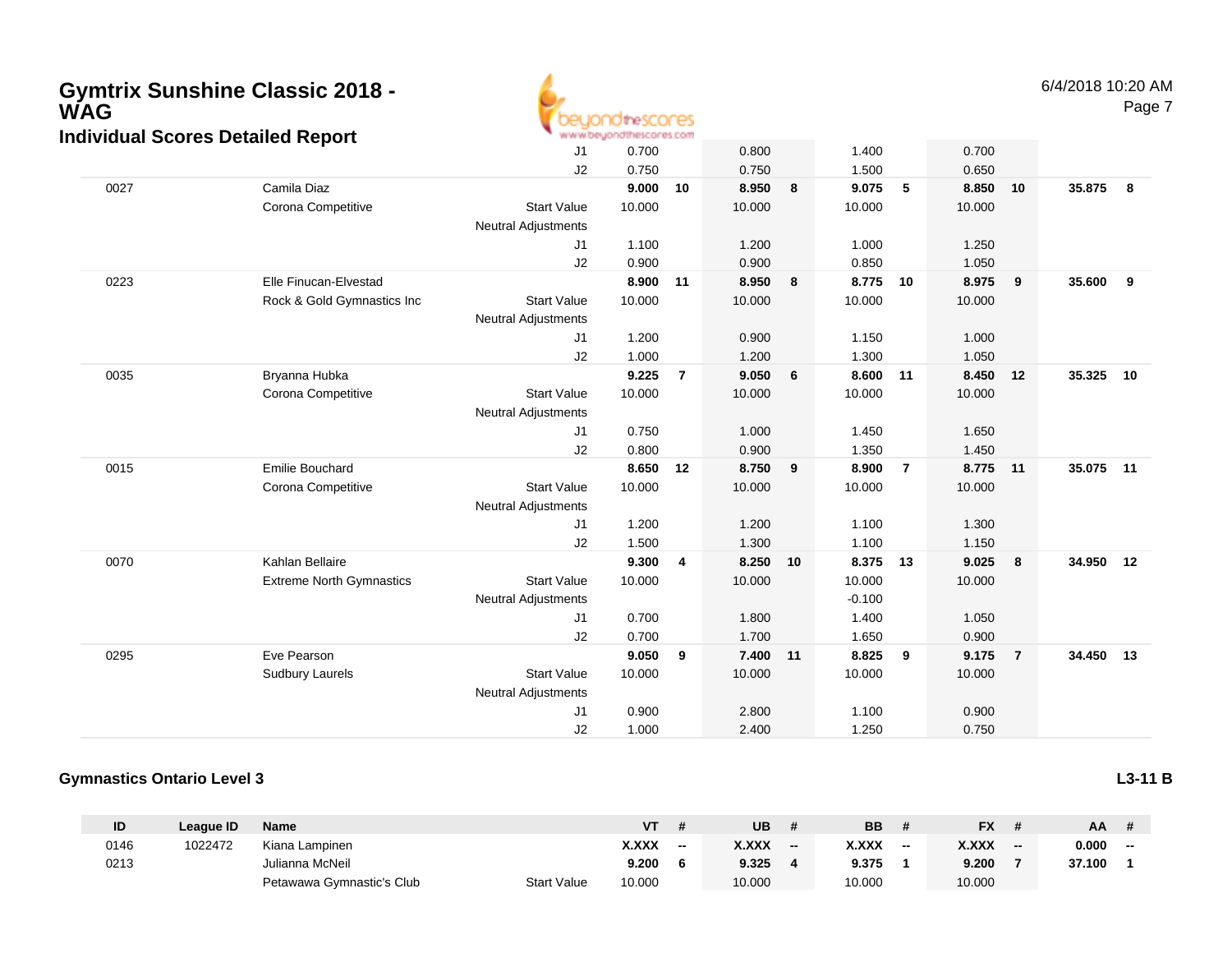

|      |         |                                 | <b>Neutral Adjustments</b> |        |                |        |                |        |                         |        |                         |        |                |
|------|---------|---------------------------------|----------------------------|--------|----------------|--------|----------------|--------|-------------------------|--------|-------------------------|--------|----------------|
|      |         |                                 | J1                         | 0.800  |                | 0.650  |                | 0.500  |                         | 0.800  |                         |        |                |
|      |         |                                 | J2                         | 0.800  |                | 0.700  |                | 0.750  |                         | 0.800  |                         |        |                |
| 0369 |         | Soren LeBlanc                   |                            | 9.350  | 4              | 9.400  | $\mathbf{3}$   | 8.825  | $\overline{7}$          | 9.500  | $\overline{\mathbf{3}}$ | 37.075 | $\overline{2}$ |
|      |         | Xperience                       | <b>Start Value</b>         | 10.000 |                | 10.000 |                | 10.000 |                         | 10.000 |                         |        |                |
|      |         |                                 | <b>Neutral Adjustments</b> |        |                |        |                |        |                         |        |                         |        |                |
|      |         |                                 | J1                         | 0.600  |                | 0.500  |                | 1.150  |                         | 0.550  |                         |        |                |
|      |         |                                 | J2                         | 0.700  |                | 0.700  |                | 1.200  |                         | 0.450  |                         |        |                |
| 0256 |         | Sophie Rose                     |                            | 9.400  | $\overline{2}$ | 9.425  | $\overline{2}$ | 8.900  | 6                       | 9.200  | $\overline{7}$          | 36.925 | $\mathbf{3}$   |
|      |         | Sault Ste Marie Gymnastics Club | <b>Start Value</b>         | 10.000 |                | 10.000 |                | 10.000 |                         | 10.000 |                         |        |                |
|      |         |                                 | <b>Neutral Adjustments</b> |        |                |        |                |        |                         |        |                         |        |                |
|      |         |                                 | J1                         | 0.600  |                | 0.700  |                | 1.000  |                         | 0.800  |                         |        |                |
|      |         |                                 | J2                         | 0.600  |                | 0.450  |                | 1.200  |                         | 0.800  |                         |        |                |
| 0264 |         | Lucy Vanzant                    |                            | 9.150  | 8              | 8.950  | $\overline{7}$ | 9.325  | $\overline{\mathbf{2}}$ | 9.500  | $\overline{\mathbf{3}}$ | 36.925 | $\mathbf{3}$   |
|      |         | Sault Ste Marie Gymnastics Club | <b>Start Value</b>         | 10.000 |                | 10.000 |                | 10.000 |                         | 10.000 |                         |        |                |
|      |         |                                 | <b>Neutral Adjustments</b> |        |                |        |                |        |                         |        |                         |        |                |
|      |         |                                 | J1                         | 0.800  |                | 1.000  |                | 0.800  |                         | 0.500  |                         |        |                |
|      |         |                                 | J2                         | 0.900  |                | 1.100  |                | 0.550  |                         | 0.500  |                         |        |                |
| 0228 |         | Jaelyn Alexander                |                            | 8.900  | 11             | 9.250  | 6              | 8.950  | 5                       | 9.650  | $\mathbf{1}$            | 36.750 | $\overline{4}$ |
|      |         | Sault Ste Marie Gymnastics Club | <b>Start Value</b>         | 10.000 |                | 10.000 |                | 10.000 |                         | 10.000 |                         |        |                |
|      |         |                                 | Neutral Adjustments        |        |                |        |                |        |                         |        |                         |        |                |
|      |         |                                 | J1                         | 1.100  |                | 0.700  |                | 1.100  |                         | 0.350  |                         |        |                |
|      |         |                                 | J2                         | 1.100  |                | 0.800  |                | 1.000  |                         | 0.350  |                         |        |                |
| 0247 |         | Claire Mattila                  |                            | 9.050  | 10             | 9.275  | 5              | 8.825  | $\overline{7}$          | 9.425  | 5                       | 36.575 | 5              |
|      |         | Sault Ste Marie Gymnastics Club | <b>Start Value</b>         | 10.000 |                | 10.000 |                | 10.000 |                         | 10.000 |                         |        |                |
|      |         |                                 | <b>Neutral Adjustments</b> |        |                |        |                |        |                         |        |                         |        |                |
|      |         |                                 | J1                         | 1.000  |                | 0.650  |                | 1.100  |                         | 0.600  |                         |        |                |
|      |         |                                 | J2                         | 0.900  |                | 0.800  |                | 1.250  |                         | 0.550  |                         |        |                |
| 0360 |         | Alexa Timms                     |                            | 9.600  | $\overline{1}$ | 8.700  | 9              | 8.625  | 8                       | 9.550  | $\overline{2}$          | 36.475 | - 6            |
|      |         | <b>Ultimate Gymnastics</b>      | <b>Start Value</b>         | 10.000 |                | 10.000 |                | 10.000 |                         | 10.000 |                         |        |                |
|      |         |                                 | <b>Neutral Adjustments</b> |        |                |        |                |        |                         |        |                         |        |                |
|      |         |                                 | J1                         | 0.400  |                | 1.300  |                | 1.400  |                         | 0.400  |                         |        |                |
|      |         |                                 | J2                         | 0.400  |                | 1.300  |                | 1.350  |                         | 0.500  |                         |        |                |
| 0253 |         | Sadie Pedlar                    |                            | 9.175  | $\overline{7}$ | 9.500  | $\overline{1}$ | 9.125  | $\overline{\mathbf{3}}$ | 8.425  | 9                       | 36.225 | $\overline{7}$ |
|      |         | Sault Ste Marie Gymnastics Club | <b>Start Value</b>         | 10.000 |                | 10.000 |                | 10.000 |                         | 10.000 |                         |        |                |
|      |         |                                 | <b>Neutral Adjustments</b> |        |                |        |                |        |                         |        |                         |        |                |
|      |         |                                 | J1                         | 0.850  |                | 0.500  |                | 0.800  |                         | 1.550  |                         |        |                |
|      |         |                                 | J2                         | 0.800  |                | 0.500  |                | 0.950  |                         | 1.600  |                         |        |                |
| 0148 | 1022474 | Lea Lemieux                     |                            | 9.200  | 6              | 8.950  | $\overline{7}$ | 8.950  | 5                       | 9.000  | 8                       | 36.100 | 8              |
|      |         | Jungle Gym Gymnastics           | <b>Start Value</b>         | 10.000 |                | 10.000 |                | 10.000 |                         | 10.000 |                         |        |                |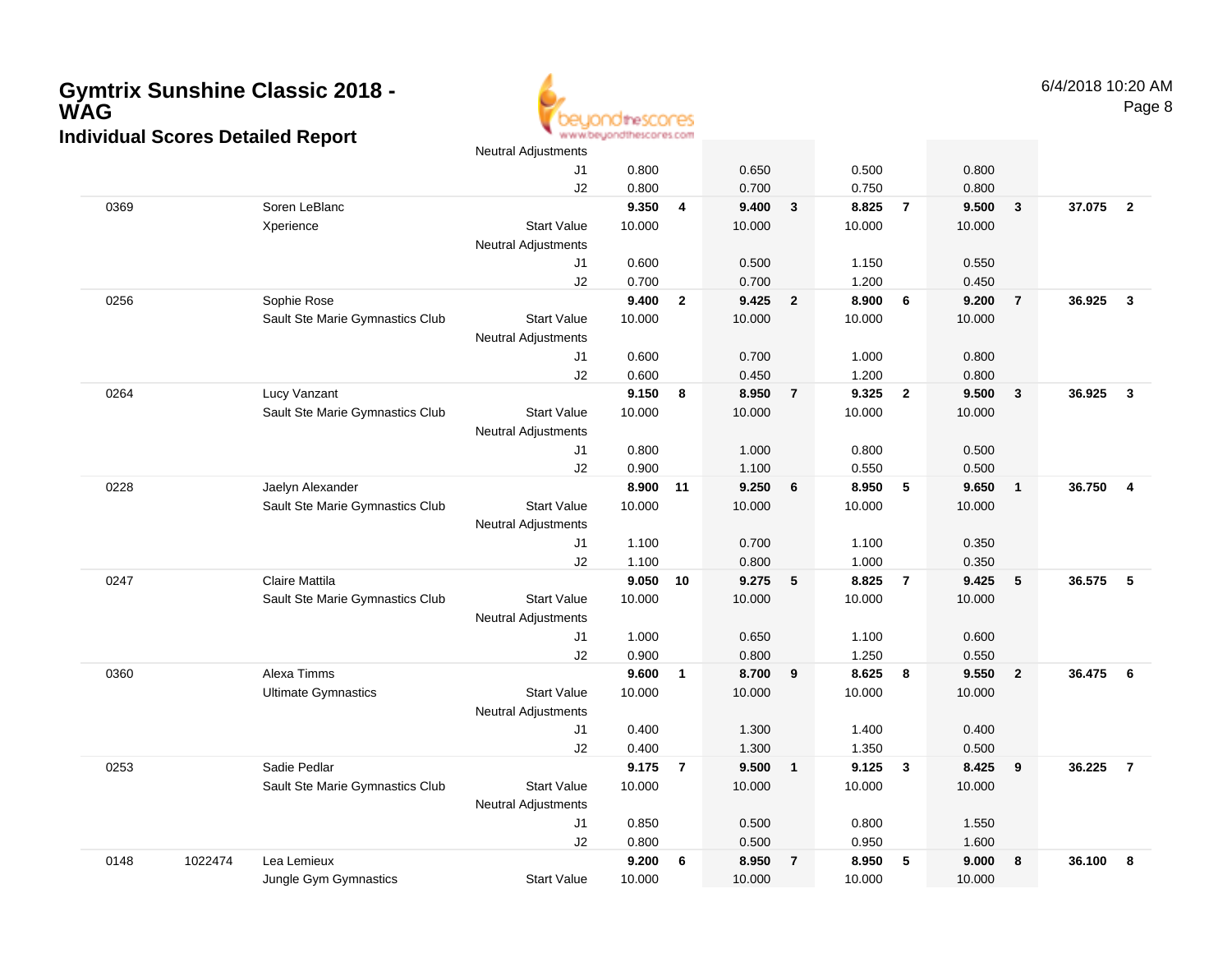

|      |                                      | Neutral Adjustments        |        |   |          |    |         |    |         |                         |           |     |
|------|--------------------------------------|----------------------------|--------|---|----------|----|---------|----|---------|-------------------------|-----------|-----|
|      |                                      | J <sub>1</sub>             | 0.700  |   | 1.000    |    | 1.100   |    | 0.900   |                         |           |     |
|      |                                      | J2                         | 0.900  |   | 1.100    |    | 1.000   |    | 1.100   |                         |           |     |
| 0315 | Larkin Phillips                      |                            | 9.375  | 3 | 8.050 11 |    | 9.100 4 |    | 9.475   | $\overline{\mathbf{4}}$ | 36.000    | - 9 |
|      | Sudbury Salto Gymnastics Club        | <b>Start Value</b>         | 10.000 |   | 10.000   |    | 10.000  |    | 10.000  |                         |           |     |
|      |                                      | <b>Neutral Adjustments</b> |        |   |          |    |         |    |         |                         |           |     |
|      |                                      | J <sub>1</sub>             | 0.600  |   | 1.900    |    | 0.850   |    | 0.500   |                         |           |     |
|      |                                      | J2                         | 0.650  |   | 2.000    |    | 0.950   |    | 0.550   |                         |           |     |
| 0145 | Milena Kulik<br>1022468              |                            | 9.100  | 9 | 8.775    | 8  | 8.475   | 9  | 9.000   | - 8                     | 35.350    | 10  |
|      | Jungle Gym Gymnastics                | <b>Start Value</b>         | 10.000 |   | 10.000   |    | 10.000  |    | 10.000  |                         |           |     |
|      |                                      | <b>Neutral Adjustments</b> |        |   |          |    |         |    |         |                         |           |     |
|      |                                      | J <sub>1</sub>             | 0.900  |   | 1.150    |    | 1.500   |    | 1.050   |                         |           |     |
|      |                                      | J2                         | 0.900  |   | 1.300    |    | 1.550   |    | 0.950   |                         |           |     |
| 0307 | Olivia Borello                       |                            | 9.300  | 5 | 8.225    | 10 | 8.400   | 10 | 9.375 6 |                         | 35.300 11 |     |
|      | <b>Sudbury Salto Gymnastics Club</b> | <b>Start Value</b>         | 10.000 |   | 10.000   |    | 10.000  |    | 10.000  |                         |           |     |
|      |                                      | <b>Neutral Adjustments</b> |        |   |          |    |         |    |         |                         |           |     |
|      |                                      | J <sub>1</sub>             | 0.700  |   | 1.750    |    | 1.500   |    | 0.650   |                         |           |     |
|      |                                      | J <sub>2</sub>             | 0.700  |   | 1.800    |    | 1.700   |    | 0.600   |                         |           |     |

#### **Gymnastics Ontario Level 3**

| ID   | League ID | Name                  |                            | $VT$ # | <b>UB</b> | - # | <b>BB</b> | # | <b>FX</b> | # | <b>AA</b> |  |
|------|-----------|-----------------------|----------------------------|--------|-----------|-----|-----------|---|-----------|---|-----------|--|
| 0363 |           | <b>Heather Watts</b>  |                            | 9.200  | 8.000     |     | 8.475     |   | 9.500     |   | 35.175    |  |
|      |           | University of Toronto | <b>Start Value</b>         | 10.000 | 10.000    |     | 10.000    |   | 10.000    |   |           |  |
|      |           |                       | <b>Neutral Adjustments</b> |        |           |     |           |   |           |   |           |  |
|      |           |                       | ັບ                         | 0.800  | 2.000     |     | 1.400     |   | 0.500     |   |           |  |
|      |           |                       | J2                         | 0.800  | 2.000     |     | 1.650     |   | 0.500     |   |           |  |

#### **Gymnastics Ontario Level 3**

| ID   | League ID | <b>Name</b>      |                            | $VT$ # | $UB$ #          |   | <b>BB</b> | - # | $FX$ # |   | <b>AA</b> | - #                     |
|------|-----------|------------------|----------------------------|--------|-----------------|---|-----------|-----|--------|---|-----------|-------------------------|
| 0162 |           | Abigail Auger    |                            | 9.700  | $9.425 \quad 3$ |   | 9.425     |     | 9.475  | 4 | 38.025    |                         |
|      |           | North Bay Apollo | <b>Start Value</b>         | 10.000 | 10.000          |   | 10.000    |     | 10.000 |   |           |                         |
|      |           |                  | <b>Neutral Adjustments</b> |        |                 |   |           |     |        |   |           |                         |
|      |           |                  | J1                         | 0.300  | 0.650           |   | 0.600     |     | 0.450  |   |           |                         |
|      |           |                  | J <sub>2</sub>             | 0.300  | 0.500           |   | 0.550     |     | 0.600  |   |           |                         |
| 0178 |           | Carlie Popp      |                            | 9.700  | 9.325           | 4 | 8.725     | 9   | 9.750  |   | 37.500    | $\overline{\mathbf{2}}$ |
|      |           | North Bay Apollo | <b>Start Value</b>         | 10.000 | 10.000          |   | 10.000    |     | 10.000 |   |           |                         |

#### **MAST 3**

### **L3-10 A**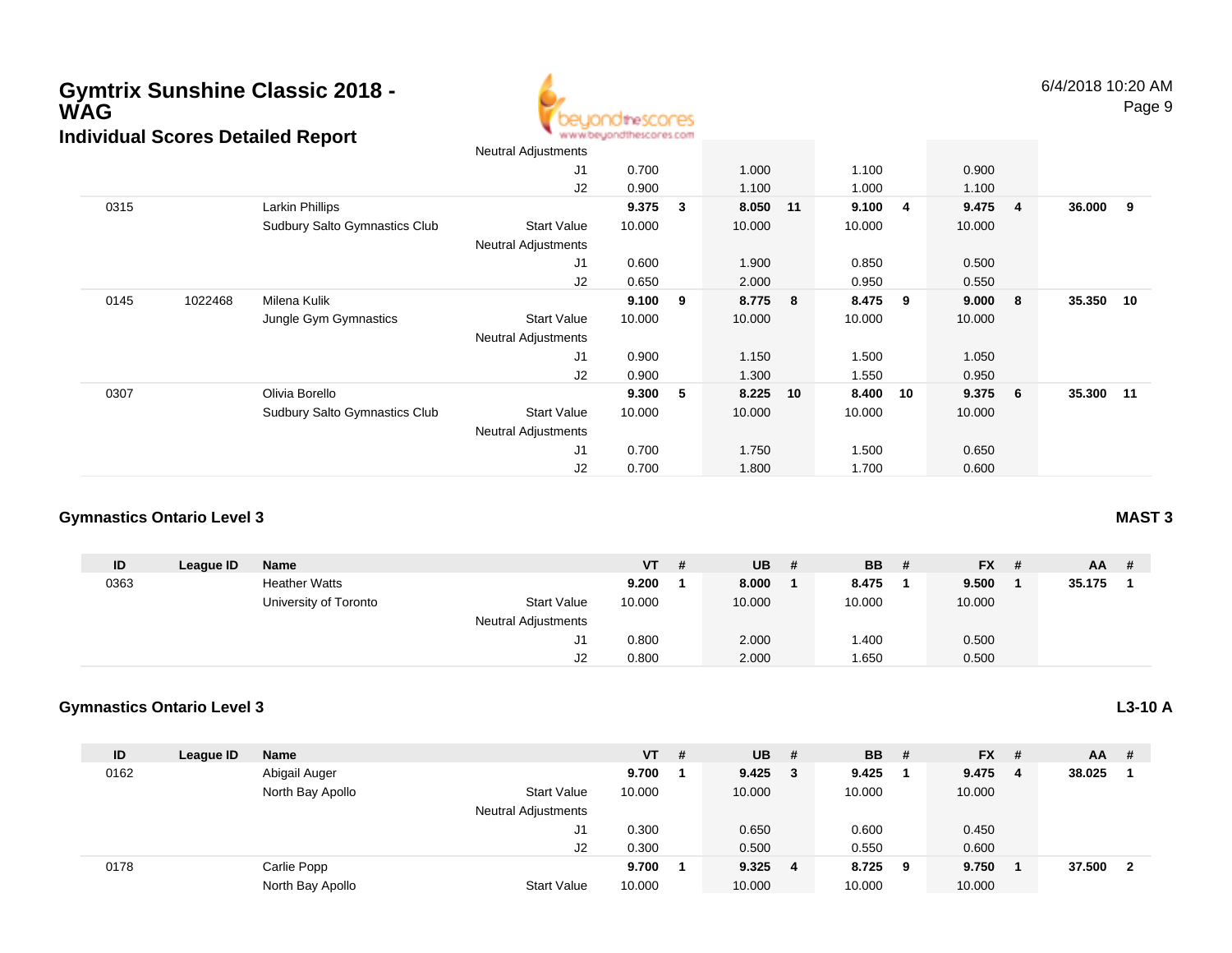

|      |                             | <b>Neutral Adjustments</b> |        |                |          |                 |        |                         |        |                |        |                |
|------|-----------------------------|----------------------------|--------|----------------|----------|-----------------|--------|-------------------------|--------|----------------|--------|----------------|
|      |                             | J1                         | 0.250  |                | 0.700    |                 | 1.200  |                         | 0.250  |                |        |                |
|      |                             | J2                         | 0.350  |                | 0.650    |                 | 1.350  |                         | 0.250  |                |        |                |
| 0164 | Sophia Byers                |                            | 9.525  | 3              | 9.125    | 6               | 9.150  | $\overline{4}$          | 9.500  | $\mathbf{3}$   | 37.300 | $\mathbf{3}$   |
|      | North Bay Apollo            | <b>Start Value</b>         | 10.000 |                | 10.000   |                 | 10.000 |                         | 10.000 |                |        |                |
|      |                             | <b>Neutral Adjustments</b> |        |                |          |                 |        |                         |        |                |        |                |
|      |                             | J1                         | 0.450  |                | 0.900    |                 | 0.900  |                         | 0.500  |                |        |                |
|      |                             | J2                         | 0.500  |                | 0.850    |                 | 0.800  |                         | 0.500  |                |        |                |
| 0058 | <b>Brooke Revitt</b>        |                            | 9.600  | $\mathbf{2}$   | 9.175    | $5\phantom{.0}$ | 8.800  | 8                       | 9.425  | 5              | 37.000 | $\overline{4}$ |
|      | Corona Competitive          | <b>Start Value</b>         | 10.000 |                | 10.000   |                 | 10.000 |                         | 10.000 |                |        |                |
|      |                             | <b>Neutral Adjustments</b> |        |                |          |                 |        |                         |        |                |        |                |
|      |                             | J1                         | 0.350  |                | 0.800    |                 | 1.200  |                         | 0.500  |                |        |                |
|      |                             | J2                         | 0.450  |                | 0.850    |                 | 1.200  |                         | 0.650  |                |        |                |
| 0003 | Sydney Heffernan            |                            | 9.275  | 6              | 9.450    | $\overline{2}$  | 8.800  | 8                       | 9.350  | $\overline{7}$ | 36.875 | 5              |
|      | <b>Champions Gymnastics</b> | <b>Start Value</b>         | 10.000 |                | 10.000   |                 | 10.000 |                         | 10.000 |                |        |                |
|      |                             | <b>Neutral Adjustments</b> |        |                |          |                 |        |                         |        |                |        |                |
|      |                             | J1                         | 0.700  |                | 0.550    |                 | 1.100  |                         | 0.700  |                |        |                |
|      |                             | J2                         | 0.750  |                | 0.550    |                 | 1.300  |                         | 0.600  |                |        |                |
| 0004 | Olivia Richman              |                            | 9.225  | $\overline{7}$ | 9.500    | $\mathbf{1}$    | 9.200  | $\overline{\mathbf{3}}$ | 8.575  | 12             | 36.500 | 6              |
|      | <b>Champions Gymnastics</b> | <b>Start Value</b>         | 10.000 |                | 10.000   |                 | 10.000 |                         | 10.000 |                |        |                |
|      |                             | <b>Neutral Adjustments</b> |        |                |          |                 |        |                         |        |                |        |                |
|      |                             | J1                         | 0.700  |                | 0.500    |                 | 0.750  |                         | 1.300  |                |        |                |
|      |                             | J2                         | 0.850  |                | 0.500    |                 | 0.850  |                         | 1.550  |                |        |                |
| 0021 | Maya Chamoun                |                            | 9.700  | $\mathbf{1}$   | 8.400    | 10              | 9.000  | 6                       | 9.375  | 6              | 36.475 | $\overline{7}$ |
|      | Corona Competitive          | <b>Start Value</b>         | 10.000 |                | 10.000   |                 | 10.000 |                         | 10.000 |                |        |                |
|      |                             | <b>Neutral Adjustments</b> |        |                | $-0.300$ |                 |        |                         |        |                |        |                |
|      |                             | J1                         | 0.250  |                | 1.200    |                 | 0.950  |                         | 0.700  |                |        |                |
|      |                             | J2                         | 0.350  |                | 1.400    |                 | 1.050  |                         | 0.550  |                |        |                |
| 0005 | <b>Hayley Stone</b>         |                            | 9.000  | 10             | 8.900    | $\overline{7}$  | 9.200  | $\mathbf{3}$            | 9.125  | 10             | 36.225 | 8              |
|      | <b>Champions Gymnastics</b> | <b>Start Value</b>         | 10.000 |                | 10.000   |                 | 10.000 |                         | 10.000 |                |        |                |
|      |                             | <b>Neutral Adjustments</b> |        |                |          |                 |        |                         |        |                |        |                |
|      |                             | J1                         | 0.900  |                | 1.000    |                 | 0.850  |                         | 0.850  |                |        |                |
|      |                             | J2                         | 1.100  |                | 1.200    |                 | 0.750  |                         | 0.900  |                |        |                |
| 0002 | Kira Graham                 |                            | 9.450  | 4              | 8.450    | 9               | 9.050  | $\sqrt{5}$              | 9.250  | 8              | 36.200 | 9              |
|      | <b>Champions Gymnastics</b> | <b>Start Value</b>         | 10.000 |                | 10.000   |                 | 10.000 |                         | 10.000 |                |        |                |
|      |                             | Neutral Adjustments        |        |                |          |                 |        |                         |        |                |        |                |
|      |                             | J1                         | 0.500  |                | 1.400    |                 | 1.100  |                         | 0.700  |                |        |                |
|      |                             | J2                         | 0.600  |                | 1.700    |                 | 0.800  |                         | 0.800  |                |        |                |
| 0226 | Danica Laroche              |                            | 9.075  | 9              | 8.050    | 11              | 9.325  | $\overline{2}$          | 9.650  | $\overline{2}$ | 36.100 | 10             |
|      | Rock & Gold Gymnastics Inc  | <b>Start Value</b>         | 10.000 |                | 10.000   |                 | 10.000 |                         | 10.000 |                |        |                |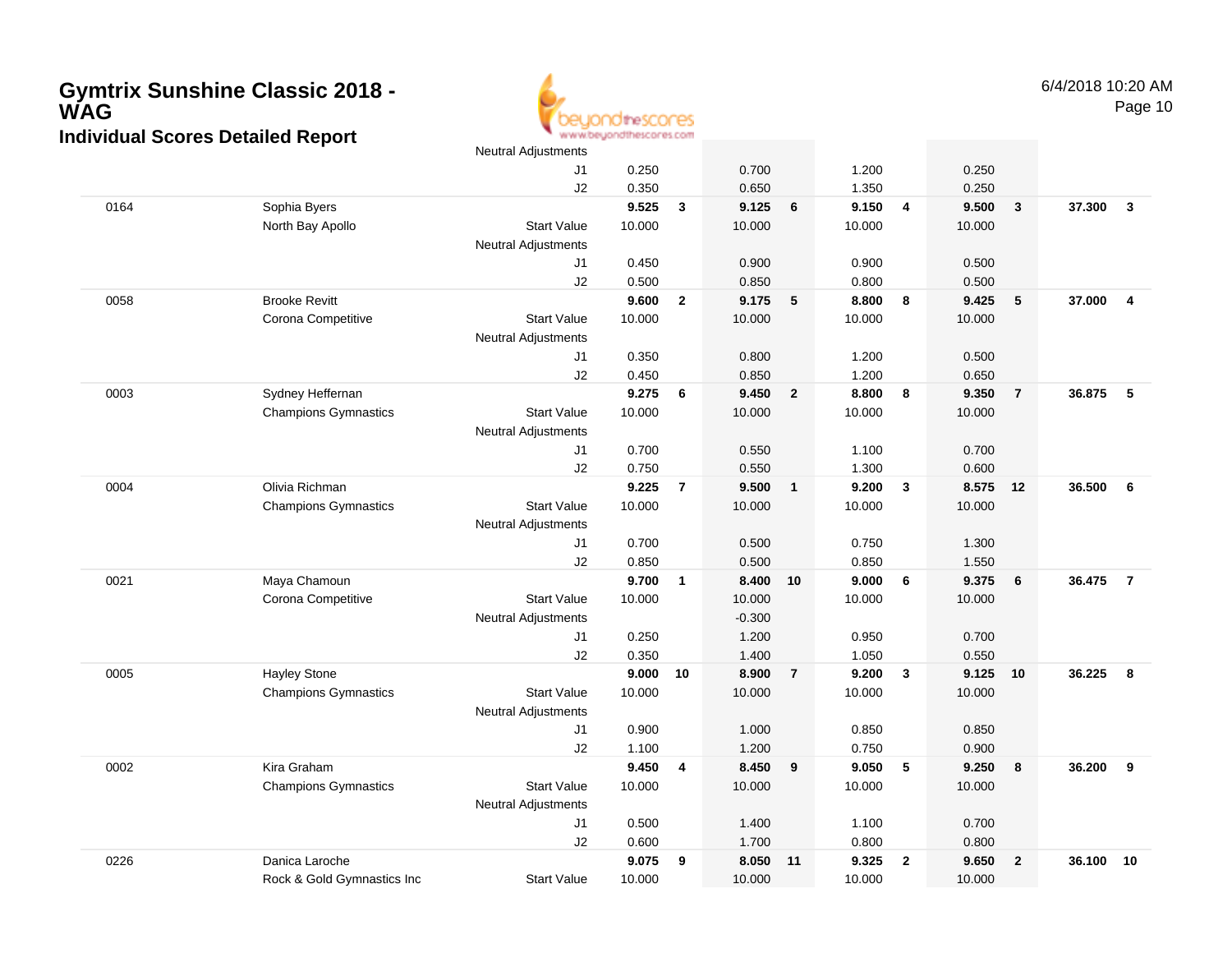

| $    -$ |                    | <b>Neutral Adjustments</b> |        |    |         |    |        |                |        |      |           |       |
|---------|--------------------|----------------------------|--------|----|---------|----|--------|----------------|--------|------|-----------|-------|
|         |                    | J1                         | 0.850  |    | 2.000   |    | 0.650  |                | 0.400  |      |           |       |
|         |                    | J2                         | 1.000  |    | 1.900   |    | 0.700  |                | 0.300  |      |           |       |
| 0037    | Tessa Hutchinson   |                            | 9.400  | 5  | 8.525 8 |    | 8.825  | $\overline{7}$ | 9.175  | 9    | 35.925    | $-11$ |
|         | Corona Competitive | <b>Start Value</b>         | 10.000 |    | 10.000  |    | 10.000 |                | 10.000 |      |           |       |
|         |                    | <b>Neutral Adjustments</b> |        |    |         |    |        |                |        |      |           |       |
|         |                    | J <sub>1</sub>             | 0.550  |    | 1.400   |    | 1.050  |                | 0.900  |      |           |       |
|         |                    | J2                         | 0.650  |    | 1.550   |    | 1.300  |                | 0.750  |      |           |       |
| 0031    | Ciara Gannon-Day   |                            | 9.200  | 8  | 8.050   | 11 | 8.400  | 10             | 9.050  | 11   | 34.700 12 |       |
|         | Corona Competitive | <b>Start Value</b>         | 10.000 |    | 10.000  |    | 10.000 |                | 10.000 |      |           |       |
|         |                    | <b>Neutral Adjustments</b> |        |    |         |    |        |                |        |      |           |       |
|         |                    | J <sub>1</sub>             | 0.800  |    | 2.000   |    | 1.700  |                | 0.900  |      |           |       |
|         |                    | J2                         | 0.800  |    | 1.900   |    | 1.500  |                | 1.000  |      |           |       |
| 0165    | Sophie Carre       |                            | 8.950  | 11 | 7.475   | 12 | 8.800  | 8              | 9.425  | $-5$ | 34.650 13 |       |
|         | North Bay Apollo   | <b>Start Value</b>         | 10.000 |    | 10.000  |    | 10.000 |                | 10.000 |      |           |       |
|         |                    | <b>Neutral Adjustments</b> |        |    |         |    |        |                |        |      |           |       |
|         |                    | J <sub>1</sub>             | 1.100  |    | 2.400   |    | 1.200  |                | 0.600  |      |           |       |
|         |                    | J2                         | 1.000  |    | 2.650   |    | 1.200  |                | 0.550  |      |           |       |

#### **Gymnastics Ontario Level 3**

| ID   | League ID | Name                      |                            | <b>VT</b> | #            | <b>UB</b> | #                       | <b>BB</b> | #            | <b>FX</b> | #              | $AA$ # |                |
|------|-----------|---------------------------|----------------------------|-----------|--------------|-----------|-------------------------|-----------|--------------|-----------|----------------|--------|----------------|
| 0147 | 1022461   | Jorja Lefebvre            |                            | 9.525     | $\mathbf{2}$ | 8.875     | -4                      | 8.800     | 5            | 9.325     | $\mathbf{2}$   | 36.525 |                |
|      |           | Jungle Gym Gymnastics     | <b>Start Value</b>         | 10.000    |              | 10.000    |                         | 10.000    |              | 10.000    |                |        |                |
|      |           |                           | <b>Neutral Adjustments</b> |           |              |           |                         |           |              |           |                |        |                |
|      |           |                           | J <sub>1</sub>             | 0.450     |              | 1.000     |                         | 1.300     |              | 0.750     |                |        |                |
|      |           |                           | J2                         | 0.500     |              | 1.250     |                         | 1.100     |              | 0.600     |                |        |                |
| 0207 |           | Kaylee Bordin             |                            | 8.950     | 8            | 9.225     | $\overline{\mathbf{1}}$ | 9.075     | -3           | 9.075     | 5              | 36.325 | $\overline{2}$ |
|      |           | Petawawa Gymnastic's Club | <b>Start Value</b>         | 10.000    |              | 10.000    |                         | 10.000    |              | 10.000    |                |        |                |
|      |           |                           | <b>Neutral Adjustments</b> |           |              |           |                         |           |              |           |                |        |                |
|      |           |                           | J1                         | 1.050     |              | 0.700     |                         | 0.900     |              | 0.900     |                |        |                |
|      |           |                           | J <sub>2</sub>             | 1.050     |              | 0.850     |                         | 0.950     |              | 0.950     |                |        |                |
| 0140 | 1022447   | Lea Berardi               |                            | 8.875     | 9            | 9.000     | $\overline{\mathbf{3}}$ | 9.100     | $\mathbf{2}$ | 9.325     | $\overline{2}$ | 36.300 | 3              |
|      |           | Jungle Gym Gymnastics     | <b>Start Value</b>         | 10.000    |              | 10.000    |                         | 10.000    |              | 10.000    |                |        |                |
|      |           |                           | <b>Neutral Adjustments</b> |           |              |           |                         |           |              |           |                |        |                |
|      |           |                           | J <sub>1</sub>             | 1.000     |              | 1.000     |                         | 1.000     |              | 0.650     |                |        |                |
|      |           |                           | J <sub>2</sub>             | 1.250     |              | 1.000     |                         | 0.800     |              | 0.700     |                |        |                |
| 0143 | 1022459   | Melina Doiron             |                            | 9.475     | 3            | 8.725     | 5                       | 8.500     | 9            | 9.575     | 1              | 36.275 | 4              |
|      |           | Jungle Gym Gymnastics     | <b>Start Value</b>         | 10.000    |              | 10.000    |                         | 10.000    |              | 10.000    |                |        |                |

**L3-10 B**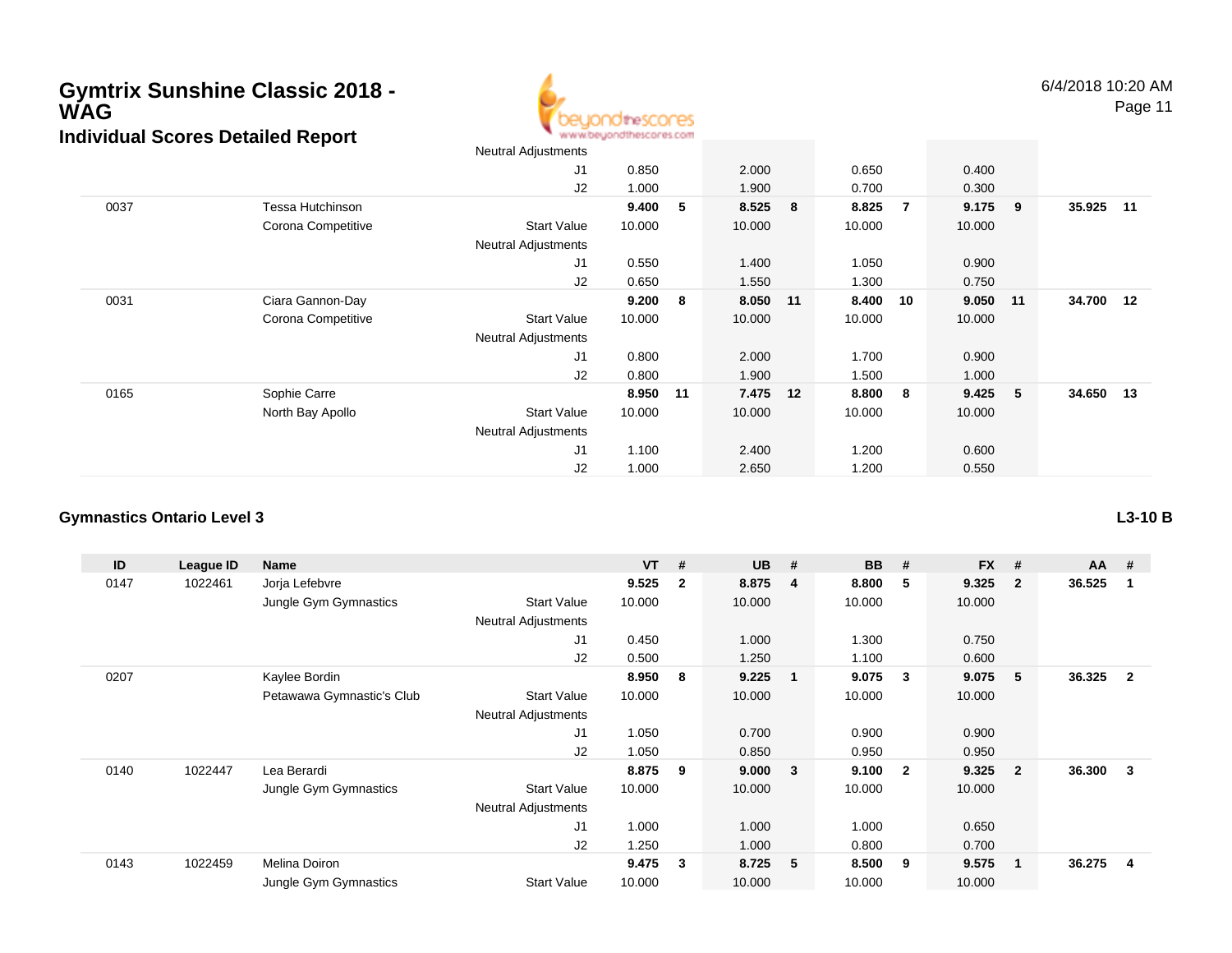

|      |                                 | <b>Neutral Adjustments</b> |        |                |          |                |        |                |        |                |        |                |
|------|---------------------------------|----------------------------|--------|----------------|----------|----------------|--------|----------------|--------|----------------|--------|----------------|
|      |                                 | J1                         | 0.400  |                | 1.200    |                | 1.500  |                | 0.350  |                |        |                |
|      |                                 | J2                         | 0.650  |                | 1.350    |                | 1.500  |                | 0.500  |                |        |                |
| 0122 | Zoe Schumacher                  |                            | 9.550  | $\mathbf{1}$   | 8.600    | 6              | 8.625  | 8              | 9.025  | 6              | 35.800 | 5              |
|      | Hanover Aerials Gymnastics Club | <b>Start Value</b>         | 10.000 |                | 10.000   |                | 10.000 |                | 10.000 |                |        |                |
|      |                                 | <b>Neutral Adjustments</b> |        |                |          |                |        |                |        |                |        |                |
|      |                                 | J1                         | 0.450  |                | 1.300    |                | 1.500  |                | 0.900  |                |        |                |
|      |                                 | J2                         | 0.450  |                | 1.500    |                | 1.250  |                | 1.050  |                |        |                |
| 0237 | Zoe Foltz                       |                            | 9.300  | 5              | 9.025    | $\overline{2}$ | 8.325  | 10             | 9.075  | 5              | 35.725 | - 6            |
|      | Sault Ste Marie Gymnastics Club | <b>Start Value</b>         | 10.000 |                | 10.000   |                | 10.000 |                | 10.000 |                |        |                |
|      |                                 | <b>Neutral Adjustments</b> |        |                |          |                |        |                |        |                |        |                |
|      |                                 | J1                         | 0.700  |                | 0.950    |                | 1.800  |                | 1.000  |                |        |                |
|      |                                 | J2                         | 0.700  |                | 1.000    |                | 1.550  |                | 0.850  |                |        |                |
| 0099 | Nova Roy                        |                            | 9.325  | 4              | 8.000    | 8              | 8.700  | 6              | 9.300  | $\mathbf{3}$   | 35.325 | $\overline{7}$ |
|      | <b>Extreme North Gymnastics</b> | <b>Start Value</b>         | 10.000 |                | 10.000   |                | 10.000 |                | 10.000 |                |        |                |
|      |                                 | <b>Neutral Adjustments</b> |        |                |          |                |        |                |        |                |        |                |
|      |                                 | J1                         | 0.600  |                | 1.900    |                | 1.250  |                | 0.750  |                |        |                |
|      |                                 | J2                         | 0.750  |                | 2.100    |                | 1.350  |                | 0.650  |                |        |                |
| 0296 | Aria Petroski                   |                            | 9.200  | 6              | 7.700    | 9              | 9.200  | $\overline{1}$ | 8.625  | 8              | 34.725 | 8              |
|      | <b>Sudbury Laurels</b>          | <b>Start Value</b>         | 10.000 |                | 10.000   |                | 10.000 |                | 10.000 |                |        |                |
|      |                                 | Neutral Adjustments        |        |                |          |                |        |                |        |                |        |                |
|      |                                 | J1                         | 0.750  |                | 2.100    |                | 0.700  |                | 1.350  |                |        |                |
|      |                                 | J2                         | 0.850  |                | 2.500    |                | 0.900  |                | 1.400  |                |        |                |
| 0093 | Tiia Peura                      |                            | 9.150  | $\overline{7}$ | 8.500    | $\overline{7}$ | 7.675  | 11             | 9.175  | $\overline{4}$ | 34.500 | 9              |
|      | <b>Extreme North Gymnastics</b> | <b>Start Value</b>         | 10.000 |                | 10.000   |                | 10.000 |                | 10.000 |                |        |                |
|      |                                 | Neutral Adjustments        |        |                |          |                |        |                |        |                |        |                |
|      |                                 | J1                         | 0.750  |                | 1.600    |                | 2.350  |                | 0.800  |                |        |                |
|      |                                 | J2                         | 0.950  |                | 1.400    |                | 2.300  |                | 0.850  |                |        |                |
| 0299 | Isabella Riutta                 |                            | 8.775  | 10             | 7.500    | 10             | 8.650  | $\overline{7}$ | 8.600  | 9              | 33.525 | 10             |
|      | <b>Sudbury Laurels</b>          | <b>Start Value</b>         | 10.000 |                | 10.000   |                | 10.000 |                | 10.000 |                |        |                |
|      |                                 | <b>Neutral Adjustments</b> |        |                |          |                |        |                |        |                |        |                |
|      |                                 | J1                         | 1.150  |                | 2.700    |                | 1.400  |                | 1.500  |                |        |                |
|      |                                 | J2                         | 1.300  |                | 2.300    |                | 1.300  |                | 1.300  |                |        |                |
| 0314 | Sienna Ngouabe                  |                            | 8.000  | 11             | 7.150 11 |                | 9.025  | $\overline{4}$ | 8.875  | $\overline{7}$ | 33.050 | 11             |
|      | Sudbury Salto Gymnastics Club   | <b>Start Value</b>         | 10.000 |                | 10.000   |                | 10.000 |                | 10.000 |                |        |                |
|      |                                 | <b>Neutral Adjustments</b> |        |                |          |                |        |                |        |                |        |                |
|      |                                 | J1                         | 2.050  |                | 2.900    |                | 1.000  |                | 1.200  |                |        |                |
|      |                                 | J2                         | 1.950  |                | 2.800    |                | 0.950  |                | 1.050  |                |        |                |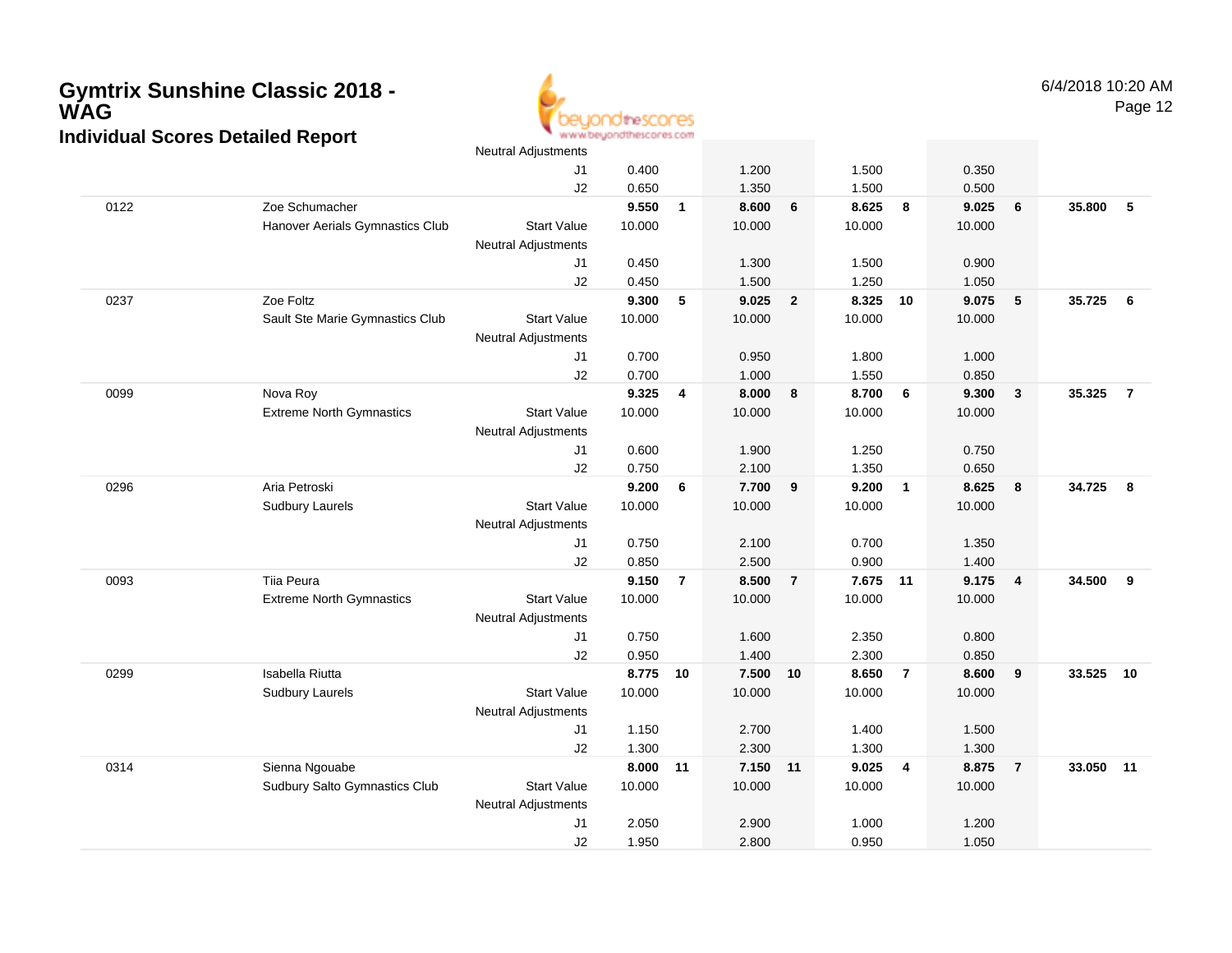

#### **Gymnastics Ontario Level 3L3-13 A**

| ID   | <b>League ID</b> | <b>Name</b>                     |                            | <b>VT</b>    | #                        | <b>UB</b>    | #                        | <b>BB</b> | #                        | <b>FX</b>    | #                        | AA     | #              |
|------|------------------|---------------------------------|----------------------------|--------------|--------------------------|--------------|--------------------------|-----------|--------------------------|--------------|--------------------------|--------|----------------|
| 0121 |                  | Mikalynn Pollard                |                            | <b>X.XXX</b> | $\overline{\phantom{a}}$ | <b>X.XXX</b> | $\overline{\phantom{a}}$ | X.XXX     | $\overline{\phantom{a}}$ | <b>X.XXX</b> | $\overline{\phantom{a}}$ | 0.000  | --             |
| 0063 |                  | Eva Tsourakis                   |                            | 9.350        | 6                        | 9.250        | $\overline{2}$           | 9.175     | $\overline{2}$           | 9.525        | $\mathbf{1}$             | 37.300 | $\mathbf{1}$   |
|      |                  | Corona Competitive              | <b>Start Value</b>         | 10.000       |                          | 10.000       |                          | 10.000    |                          | 10.000       |                          |        |                |
|      |                  |                                 | <b>Neutral Adjustments</b> |              |                          |              |                          |           |                          |              |                          |        |                |
|      |                  |                                 | J <sub>1</sub>             | 0.600        |                          | 0.650        |                          | 0.750     |                          | 0.450        |                          |        |                |
|      |                  |                                 | J2                         | 0.700        |                          | 0.850        |                          | 0.900     |                          | 0.500        |                          |        |                |
| 0292 |                  | Kennedy Newell                  |                            | 9.550        | 3                        | 8.750        | 6                        | 9.350     | $\overline{1}$           | 9.525        | $\mathbf{1}$             | 37.175 | $\overline{2}$ |
|      |                  | <b>Sudbury Laurels</b>          | <b>Start Value</b>         | 10.000       |                          | 10.000       |                          | 10.000    |                          | 10.000       |                          |        |                |
|      |                  |                                 | <b>Neutral Adjustments</b> |              |                          |              |                          |           |                          |              |                          |        |                |
|      |                  |                                 | J <sub>1</sub>             | 0.450        |                          | 1.200        |                          | 0.700     |                          | 0.500        |                          |        |                |
|      |                  |                                 | J2                         | 0.450        |                          | 1.300        |                          | 0.600     |                          | 0.450        |                          |        |                |
| 0051 |                  | Olivia Mellway                  |                            | 9.600        | $\overline{2}$           | 9.100        | $\overline{\mathbf{3}}$  | 9.025     | $\overline{4}$           | 9.400        | $\mathbf{3}$             | 37.125 | $\mathbf{3}$   |
|      |                  | Corona Competitive              | <b>Start Value</b>         | 10.000       |                          | 10.000       |                          | 10.000    |                          | 10.000       |                          |        |                |
|      |                  |                                 | <b>Neutral Adjustments</b> |              |                          |              |                          |           |                          |              |                          |        |                |
|      |                  |                                 | J1                         | 0.350        |                          | 0.950        |                          | 1.100     |                          | 0.500        |                          |        |                |
|      |                  |                                 | J2                         | 0.450        |                          | 0.850        |                          | 0.850     |                          | 0.700        |                          |        |                |
| 0050 |                  | Abby Mechura                    |                            | 9.550        | 3                        | 9.000        | $5\phantom{.0}$          | 9.050     | $\mathbf{3}$             | 9.450        | $\overline{2}$           | 37.050 | $\overline{4}$ |
|      |                  | Corona Competitive              | <b>Start Value</b>         | 10.000       |                          | 10.000       |                          | 10.000    |                          | 10.000       |                          |        |                |
|      |                  |                                 | <b>Neutral Adjustments</b> |              |                          |              |                          |           |                          |              |                          |        |                |
|      |                  |                                 | J <sub>1</sub>             | 0.400        |                          | 1.100        |                          | 0.900     |                          | 0.550        |                          |        |                |
|      |                  |                                 | J2                         | 0.500        |                          | 0.900        |                          | 1.000     |                          | 0.550        |                          |        |                |
| 0032 |                  | Andie Guthrie                   |                            | 9.675        | $\overline{1}$           | 9.350        | $\overline{\mathbf{1}}$  | 8.650     | $\overline{7}$           | 9.300        | $\overline{4}$           | 36.975 | 5              |
|      |                  | Corona Competitive              | <b>Start Value</b>         | 10.000       |                          | 10.000       |                          | 10.000    |                          | 10.000       |                          |        |                |
|      |                  |                                 | <b>Neutral Adjustments</b> |              |                          |              |                          | $-0.100$  |                          |              |                          |        |                |
|      |                  |                                 | J1                         | 0.300        |                          | 0.700        |                          | 1.400     |                          | 0.750        |                          |        |                |
|      |                  |                                 | J2                         | 0.350        |                          | 0.600        |                          | 1.100     |                          | 0.650        |                          |        |                |
| 0133 |                  | Tylie Camilleri                 |                            | 9.475        | 4                        | 9.075        | $\overline{4}$           | 8.850     | 6                        | 9.300        | 4                        | 36.700 | 6              |
|      |                  | Hanover Aerials Gymnastics Club | <b>Start Value</b>         | 10.000       |                          | 10.000       |                          | 10.000    |                          | 10.000       |                          |        |                |
|      |                  |                                 | <b>Neutral Adjustments</b> |              |                          |              |                          |           |                          |              |                          |        |                |
|      |                  |                                 | J1                         | 0.450        |                          | 0.850        |                          | 1.150     |                          | 0.800        |                          |        |                |
|      |                  |                                 | J2                         | 0.600        |                          | 1.000        |                          | 1.150     |                          | 0.600        |                          |        | $\overline{7}$ |
| 0048 |                  | Lindsey McBain                  | <b>Start Value</b>         | 9.275        | $\overline{7}$           | 9.075        | $\overline{4}$           | 9.000     | 5                        | 8.825        | 5                        | 36.175 |                |
|      |                  | Corona Competitive              |                            | 10.000       |                          | 10.000       |                          | 10.000    |                          | 10.000       |                          |        |                |
|      |                  |                                 | <b>Neutral Adjustments</b> |              |                          |              |                          |           |                          |              |                          |        |                |
|      |                  |                                 | J1                         | 0.600        |                          | 0.950        |                          | 0.900     |                          | 1.100        |                          |        |                |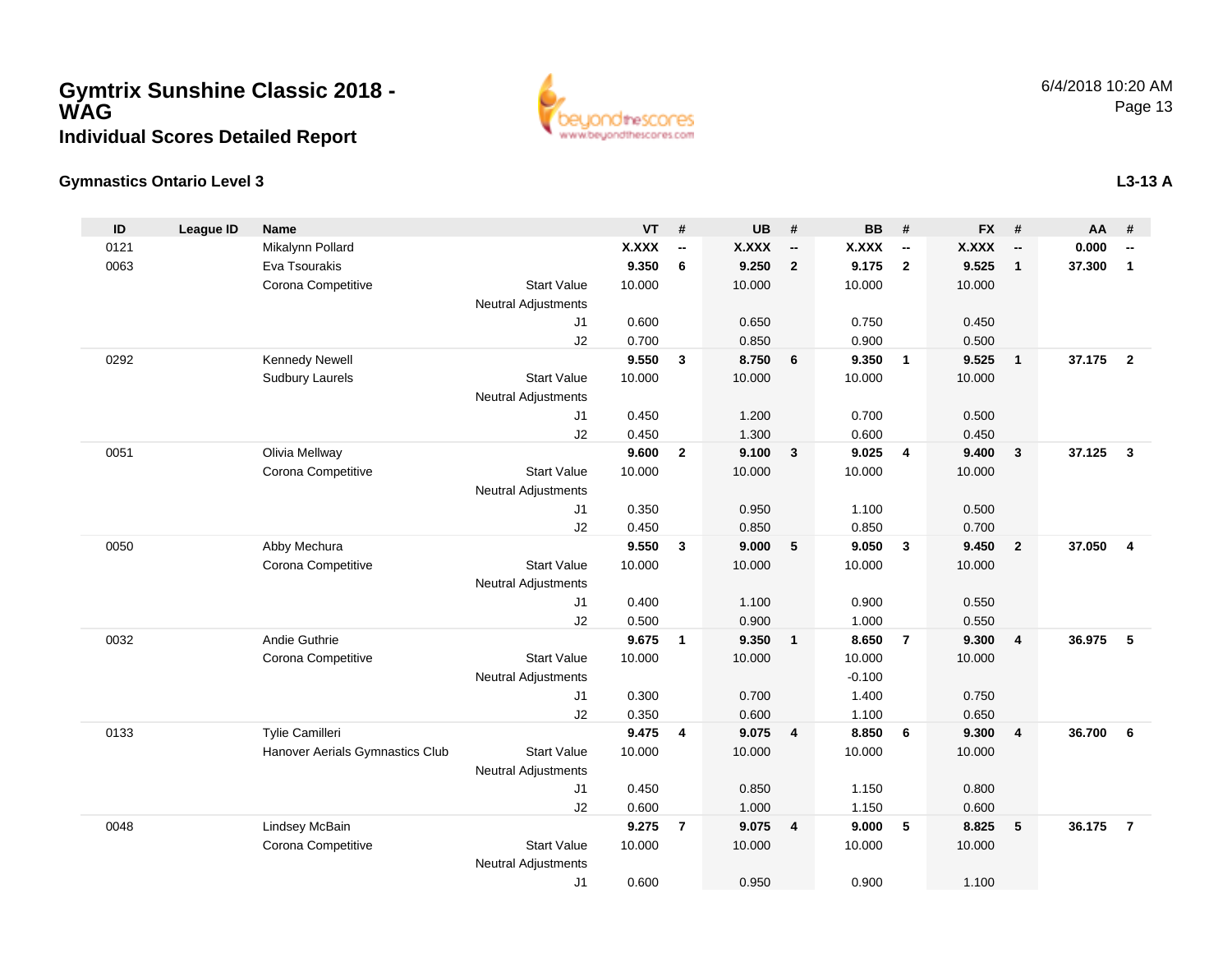

6/4/2018 10:20 AMPage 14

| ingividuai Scores Detailed Report |                                       |                            | <b>M.M.MCAMANI INTERNATI ILIYOTTI</b> |        |            |             |             |  |  |
|-----------------------------------|---------------------------------------|----------------------------|---------------------------------------|--------|------------|-------------|-------------|--|--|
|                                   |                                       | J2                         | 0.850                                 | 0.900  | 1.100      | 1.250       |             |  |  |
| 0203                              | Anaiyah Good                          |                            | 9.400                                 | 7.700  | 8.575<br>8 | 9.300<br>-4 | 34.975<br>8 |  |  |
|                                   | Parry Sound Saltos Gymnastics<br>Club | <b>Start Value</b>         | 10.000                                | 10.000 | 10.000     | 10.000      |             |  |  |
|                                   |                                       | <b>Neutral Adjustments</b> |                                       |        |            |             |             |  |  |
|                                   |                                       | J1                         | 0.550                                 | 2.400  | .500       | 0.750       |             |  |  |
|                                   |                                       | J2                         | 0.650                                 | 2.200  | 1.350      | 0.650       |             |  |  |

#### **Gymnastics Ontario Level 3**

**L3-13 B**

| ID   | League ID | Name                            |                            | <b>VT</b> | #              | <b>UB</b> | #                       | <b>BB</b> | #              | <b>FX</b> | #              | $AA$ # |                |
|------|-----------|---------------------------------|----------------------------|-----------|----------------|-----------|-------------------------|-----------|----------------|-----------|----------------|--------|----------------|
| 0241 |           | Sophie Heika                    |                            | 9.500     | 4              | 9.400     | $\mathbf{3}$            | 9.350     | $\mathbf{1}$   | 9.425     | 4              | 37.675 | -1             |
|      |           | Sault Ste Marie Gymnastics Club | <b>Start Value</b>         | 10.000    |                | 10.000    |                         | 10.000    |                | 10.000    |                |        |                |
|      |           |                                 | <b>Neutral Adjustments</b> |           |                |           |                         |           |                |           |                |        |                |
|      |           |                                 | J1                         | 0.500     |                | 0.600     |                         | 0.650     |                | 0.550     |                |        |                |
|      |           |                                 | J2                         | 0.500     |                | 0.600     |                         | 0.650     |                | 0.600     |                |        |                |
| 0351 |           | Jordan Mastrangelo              |                            | 9.775     | $\mathbf{1}$   | 8.850     | 8                       | 8.750     | $\mathbf{3}$   | 9.600     | $\overline{2}$ | 36.975 | $\overline{2}$ |
|      |           | <b>Ultimate Gymnastics</b>      | <b>Start Value</b>         | 10.000    |                | 10.000    |                         | 10.000    |                | 10.000    |                |        |                |
|      |           |                                 | <b>Neutral Adjustments</b> |           |                |           |                         |           |                |           |                |        |                |
|      |           |                                 | J1                         | 0.200     |                | 1.100     |                         | 1.100     |                | 0.400     |                |        |                |
|      |           |                                 | J2                         | 0.250     |                | 1.200     |                         | 1.400     |                | 0.400     |                |        |                |
| 0210 |           | Madison Hogg                    |                            | 9.625     | $\overline{2}$ | 8.800     | 9                       | 9.050     | $\overline{2}$ | 9.425     | 4              | 36.900 | 3              |
|      |           | Petawawa Gymnastic's Club       | <b>Start Value</b>         | 10.000    |                | 10.000    |                         | 10.000    |                | 10.000    |                |        |                |
|      |           |                                 | <b>Neutral Adjustments</b> |           |                |           |                         |           |                |           |                |        |                |
|      |           |                                 | J1                         | 0.300     |                | 1.300     |                         | 0.800     |                | 0.650     |                |        |                |
|      |           |                                 | J2                         | 0.450     |                | 1.100     |                         | 1.100     |                | 0.500     |                |        |                |
| 0208 |           | <b>Frederique Dostie</b>        |                            | 9.625     | $\mathbf{2}$   | 9.625     | $\overline{1}$          | 8.325     | $\overline{7}$ | 9.250     | 8              | 36.825 | 4              |
|      |           | Petawawa Gymnastic's Club       | <b>Start Value</b>         | 10.000    |                | 10.000    |                         | 10.000    |                | 10.000    |                |        |                |
|      |           |                                 | Neutral Adjustments        |           |                |           |                         |           |                |           |                |        |                |
|      |           |                                 | J1                         | 0.350     |                | 0.350     |                         | 1.600     |                | 0.700     |                |        |                |
|      |           |                                 | J2                         | 0.400     |                | 0.400     |                         | 1.750     |                | 0.800     |                |        |                |
| 0221 |           | Samantha Cloutier               |                            | 9.575     | 3              | 8.800     | 9                       | 8.550     | - 6            | 9.500     | $\mathbf{3}$   | 36.425 | 5              |
|      |           | Rock & Gold Gymnastics Inc      | <b>Start Value</b>         | 10.000    |                | 10.000    |                         | 10.000    |                | 10.000    |                |        |                |
|      |           |                                 | <b>Neutral Adjustments</b> |           |                |           |                         | $-0.100$  |                |           |                |        |                |
|      |           |                                 | J1                         | 0.500     |                | 1.200     |                         | 1.500     |                | 0.600     |                |        |                |
|      |           |                                 | J2                         | 0.350     |                | 1.200     |                         | 1.200     |                | 0.400     |                |        |                |
| 0252 |           | Elena Onishenko                 |                            | 9.025     | 9              | 9.175     | $\overline{\mathbf{4}}$ | 8.625     | 4              | 9.600     | $\overline{2}$ | 36.425 | 5              |
|      |           | Sault Ste Marie Gymnastics Club | <b>Start Value</b>         | 10.000    |                | 10.000    |                         | 10.000    |                | 10.000    |                |        |                |
|      |           |                                 | <b>Neutral Adjustments</b> |           |                |           |                         |           |                |           |                |        |                |